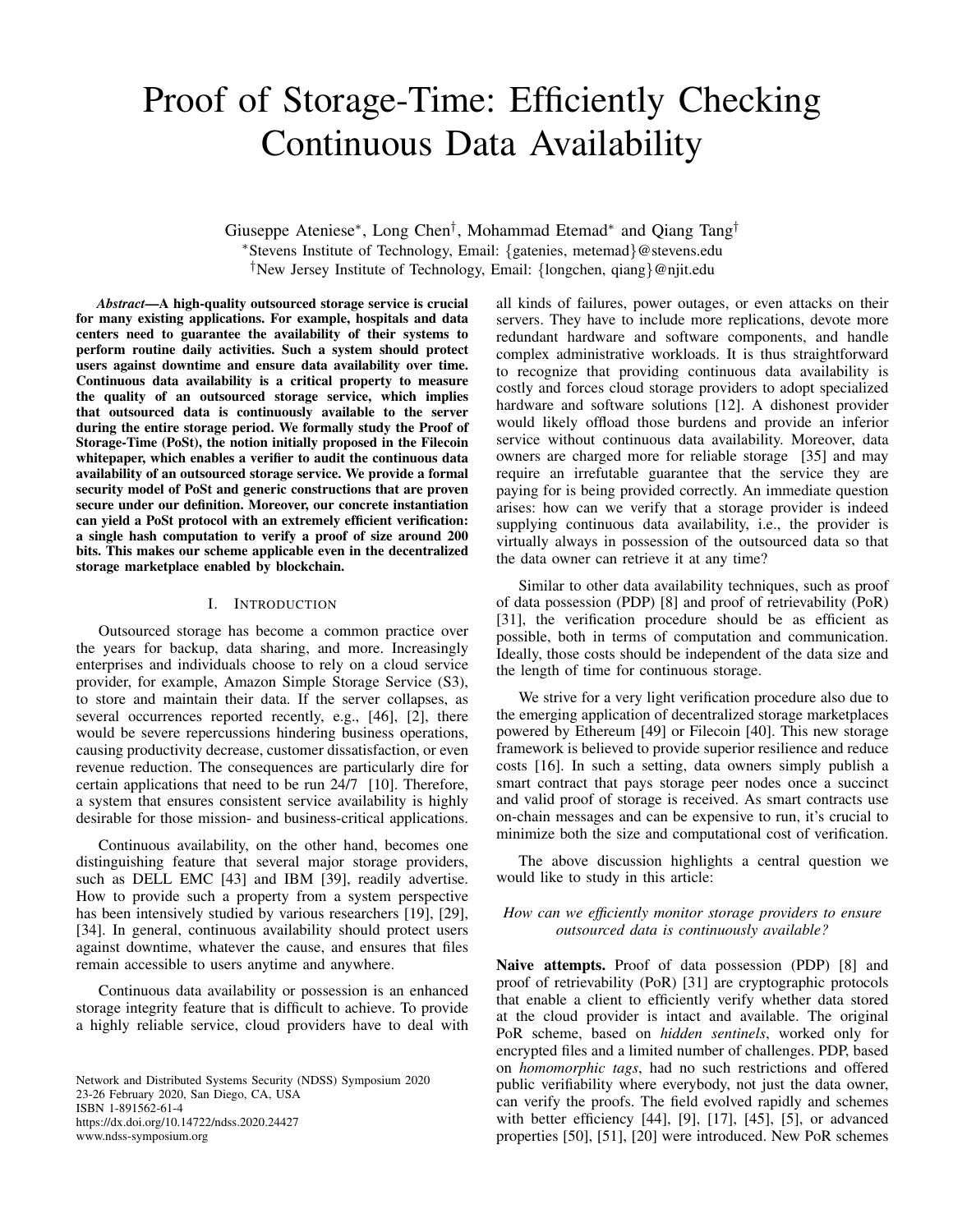are based on homomorphic tags and can be seen as PDP schemes coupled together with erasure coding. This extra step, while costly, guarantees retrievability of the file [\[7\]](#page-13-20). However, PDP/PoR protocols certify data integrity and availability only at the time a valid proof is processed. Between two proofs, there is nothing that can be guaranteed about the availability of the outsourced data. In principle, a rogue storage node could delegate storage contracts to other nodes that may offer inferior service and then recover the data in time to respond to the next challenge. It's possible to request the client to challenge the storage provider frequently, but this method is inefficient in terms of communication and computational cost for the client that must verify multiple proofs. Besides, it requires the client to be always online.

## *A. Our contributions*

To address the problem of efficiently verifying continuous data availability, we give a formal and systematic treatment for the new notion of proof of storage-time (PoSt) (Filecoin initially proposed a similar notion called proof of spacetime [\[40\]](#page-13-12), but the name "spacetime" now refers to an existing primitive [\[33\]](#page-13-21) so we renamed it to avoid confusion). PoSt is a challenge-response protocol that allows the prover to convince the verifier that data is continuously available and retrievable for a range of time. Efficiency in our context means that the proof from the prover must be succinct, and the verifier does not have to be always online.

In particular, we first formally define the security properties of PoSt, i.e., what *continuous availability* precisely means. We then give a warm-up construction paired with a rigorous security analysis, followed up by our main construction with further efficiency improvements as well as supporting advanced properties such as "public verifiability/validation". We also demonstrate the efficiency of our protocol by implementing it for various choices of the parameters.

Formally defining PoSt. The syntax of PoSt is similar to PoR/ PDP. The verifier sends a challenge and receives a succinct response after a time  $T$  specified by the verifier. The verifier can be offline most of the time.

Providing a precise security model is intricate. We need to define the continuous availability requirement formally, i.e., the data is possessed by the prover *at any time* during the storage period. Intuitively, we shall upgrade the soundness definition of PDP/PoR [\[8\]](#page-13-10), [\[44\]](#page-13-14), which defines an extractor algorithm (similar to the classical notion of proof of knowledge) that the data can be extracted via (non-black-box) interaction with the prover. To capture continuous availability, we could define a stronger extractor algorithm that can extract the data from the prover at any point in time. But, a critical question arises: how do we ensure the extracted knowledge of data is indeed *presently* possessed by the prover at a specific time?

Informally, the non-black-box PoSt prover is modeled as an interactive Turing machine (ITM); thus, any knowledge/data that is presently possessed by the machine must be either preserved in the configuration (memory) at that time point or hardcoded in the transition function. This allows us to capture "continuous extractability" by requiring the extractor to operate after is provided with *the configuration of the prover's ITM at any specified execution step along with the transition function.*

To make our definition more general, we choose a parameter  $t$  to characterize the approximation of the above idealized "continuous extractability", i.e., the extractor is provided by a bunch of configurations that correspond to an epoch with length  $t$  instead of one single step. Of course, the smaller  $t$ is the better approximation of the continuous availability the model will be. Intuitively, this approximation mimics the trivial solution that the data is audited every epoch with length  $t<sup>1</sup>$  $t<sup>1</sup>$  $t<sup>1</sup>$ .

Non-triviality of the construction. Constructing a PoSt requires special care. Simple improvements over naive attempts may still suffer from various nuisances. For example, the verifier may execute a PoR in each time slot  $t$  during the range period T. To relieve the verifier from being always online, he could send all challenges in advance. However, the prover could cheat by computing all PoR proofs rapidly and, thus, spending less time than  $t$  for each challenge. On the other hand, if all challenges are sent at the end of the period, the prover could keep data offline for most of the time and then retrieve it when required. So the main challenge is to find a protocol where the prover is challenged often (e.g., once every time slot  $t$ ) without requiring the verifier to stay online and interact with the prover.

Filecoin proposed a candidate PoSt construction in their whitepaper [\[40\]](#page-13-12). Their idea is to let the prover generate a sequence of PDP/PoR proofs, where the challenge for each proof is derived from hashing the antecedent proof in the sequence. In this way, the verifier needs to provide only the first challenge and then can stay put offline.

While the idea is reasonable and intuitive, it does not provide the security guarantee needed for a PoSt protocol. The main issue is that the prover can run proof-of-storage protocols much faster than expected or estimated by the verifier. Once all proofs are computed, a malicious storage provider could simply put data offline until it is rechallenged. This is a severe drawback since proof-of-storage schemes can be accelerated through parallelism.

Warm-up construction. The time constraints of PoSt are quite strict and critical. One way to build a PoSt protocol that can be proven secure is to leverage the recently proposed notion of verifiable delay function (VDF). In a verifiable delay function, the evaluation of the function must be delayed by a specified amount of time (currently measured by the number of certain unit operations), but the results can be verified much more efficiently. More importantly, the delay holds even if one uses a parallel computer. With the help of a VDF, we could now *compel* the storage provider to generate a PDP/PoR proof in every time slot with length t.

Intuitively, we require the prover to generate the challenge for each PDP/PoR instance from the output of a VDF. Concretely, each challenge  $c_i = H (VDF.Eval(\mathcal{G}(p_{i-1}))),$  where  $p_{i-1}$  is the antecedent PDP/PoR proof,  $\mathcal{G}(\cdot)$ ,  $\mathcal{H}(\cdot)$  are properlychosen hash functions, and  $VDF.Eval(·)$  is the VDF evaluation algorithm. The prover returns all challenge-proof pairs together with the respective VDF proofs. Recall that the execution time

<span id="page-1-0"></span><sup>&</sup>lt;sup>1</sup>In practice, when  $t$  is reasonably small, the cost for the storage provider to frequently move the data back and forth could be even higher than simply keeping them online. On the other hand, there should be a natural trade-off between efficiency and precision, which is expressed by the extra parameter t.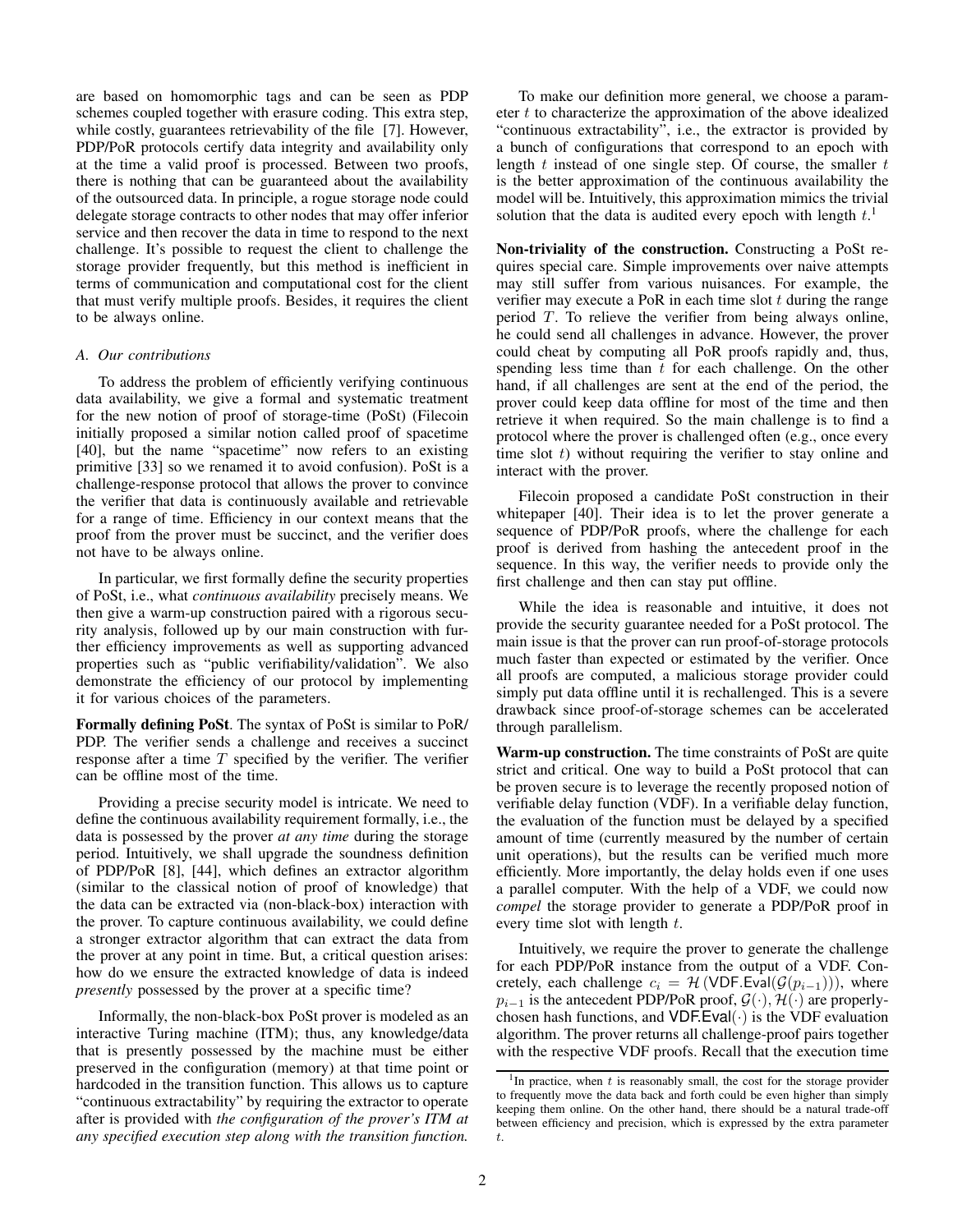is divided into a specific number of slots. Then, the verifier selects a proper VDF delay time to ensure the prover calculates at least one PDP/PoR proof per time slot. If the prover is not fast enough, the PoSt will not be computed in time.

Striving for efficient verification. The intuitive protocol above is quite simple and provably secure, but it's very inefficient. The communication cost is high, and the verification procedure is computationally expensive. The homomorphic aggregation techniques originally introduced in PDP [\[8\]](#page-13-10) are not applicable here since the sequentiality of challenges is critical to PoSt.

One of our main innovations is to come up with a different strategy. Our idea is to let the verifier *reproduce* the same sequence of PDP/PoR instances as the prover. Thus, rather than verifying all proofs and VDFs, the verifier must simply check that two sequences of PDP/PoR proofs are the same. The comparison can be efficiently realized through collisionresistant hash functions.

However, we still must overcome two remaining challenges to make our idea practical: (1) the prover algorithm needs to be deterministic to ensure that the reproduction performed by the verifier is the same; (2) the verifier algorithm must be efficient. The first point is simple to address since we can rely on multiple and suitable PDP/PoR candidates [\[31\]](#page-13-11), [\[8\]](#page-13-10), [\[44\]](#page-13-14), [\[45\]](#page-13-17). Controlling the computation cost of the verifier is challenging, and we make two additional observations:

- We could leverage an asymmetric VDF in the sense that there is a trapdoor that allows anyone to compute the evaluation function efficiently without any delay. These computations can be moved to the setup phase. Our construction of PoSt can be viewed as a practical application of the notion of trapdoor delay function (TDF) mentioned by Wesolowski [\[48\]](#page-13-22).
- We could adopt a bounded-use PDP/PoR that supports only a limited number of challenges. Given the structure of our protocol, this is not a limitation and allows us to reduce costs significantly. Indeed, bounded-use proof of storage protocols can be obtained purely from symmetric-key primitives, and enjoy greater efficiency than the algebraic constructions.

<span id="page-2-0"></span>challenge challenge response response delay without delav

We demonstrate our method in Fig. [1.](#page-2-0)

Fig. 1: Structure of our construction

Public validation. In the application of a decentralized storage marketplace as proposed by Filecoin [\[40\]](#page-13-12), the data owner could crowdsource the storage service and leverage a smart contract that pays providers if they can produce a valid PoSt proof of continuous data availability. Therefore, we could consider the notion of *public validation* where a smart contract or any third party could validate PoSt proofs from public knowledge. An even stronger property, *public verifiability*, insists that the verifier possesses no trapdoor at all, see section [IV](#page-4-0) for details. Note that the warm-up construction introduced above provides public verifiability while its compact version, which is presented later, provides public validation.

Indeed, consider the following observation. When comparing two sequences of proofs, it's possible to check the digests (hashes) of the two sequences directly. Thus, the verifier could further hash the digest of the sequence to derive  $d$  and then make d public or embed it into the smart contract. Anyone with d can check whether  $h(\pi) = d$ , where  $h(\cdot)$  is a collisionresistant hash and  $\pi$  is the PoSt proof. In the end, we obtain a PoSt protocol whose verification algorithm performs only a single hash computation!

An efficient instantiation. Note that in a PoSt, the prover's computational cost is intrinsic since the nature of PoSt requires the prover to access data blocks frequently. Thus, the main concern relevant to efficiency is the setup step. However, since we can use a stateless PoR from highly efficient symmetrickey primitives, the total cost of the setup procedure can also be made practical. According to our experiment results (section [VII\)](#page-11-0), the setup procedure for a file of size 64 MB, which is supposed to be stored for 1 month and verified every hour, will take less than 4 minutes. As a comparison, a 64MB-file setup procedure of the outsourced PoR scheme Fortress [\[5\]](#page-13-18) would cost more than 10 minutes for both the prover and the verifier. Also, note that we did not perform any optimization, and the main costly component is due to hashing large files (which can be pre-computed and optimized in various ways).

Although VDFs somehow ensure that adversaries cannot evaluate the function much faster, precautions are needed when instantiating the concrete parameters for the VDF evaluations. (1) A (small) gap exists between the number of unit operations needed for an honest evaluator and that for the adversary. We resolve this by selecting parameters to guarantee that the adversary cannot finish the proof ahead of time while the honest evaluator can finish the work within a reasonable extension; (2) The calculation of unit operations could be expedited. Several organizations, including Filecoin and Ethereum, have made substantial investments in finding the fastest machine possible for these tasks. We provide more detailed discussions on these issues in Sec. [VI-B.](#page-11-1)

Security analysis. Rigorously analyzing the security of PoSt turned out to be challenging. For soundness, we need to extract data via interacting with a "partial" legitimate prover, i.e., the only items the extractor gets are a subset of configurations and the code of the transition function. The main difficulty is that it seems impossible to unify the strategies of a cheating prover by only knowing that the final proof is admissible. Thus, it is complicated to recover the sequence of each computation step and provide an extractor with a universal strategy.

To address this obstacle, we leverage random oracles. Specifically, we design our PoSt s.t., for an admissible PoSt prover, all PoR challenges except the first one must be generated from the random oracle, while all other PoR proofs except the last one must be queries to the random oracle. Since

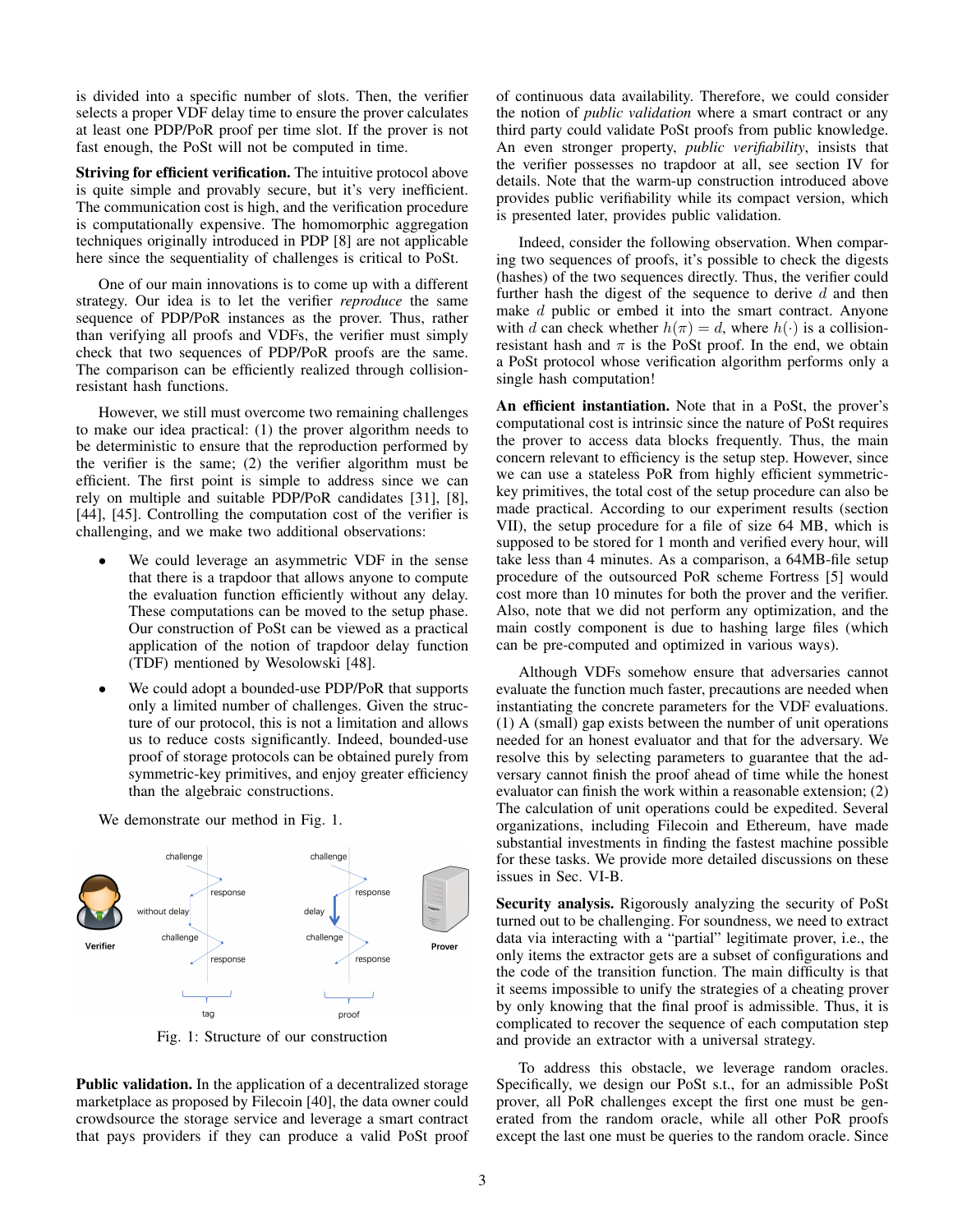the PoSt prover is evaluated, and the extractor simulates the random oracle, PoR challenges and responses can be seen by the extractor. It becomes possible for the extractor to invoke a PoR extractor and recover the data by controlling the random oracle. Our extraction strategy may be of independent interest.

## *B. Related works*

Ateniese et al. introduced Provable Data Possession (PDP) [\[8\]](#page-13-10) to allow a cloud provider to prove to its clients that their data is intact and available. Proof of Retrievablity (PoR) was initially proposed by Juels and Kaliskiand [\[31\]](#page-13-11) and improved in a series of subsequent works [\[44\]](#page-13-14), [\[18\]](#page-13-23), [\[24\]](#page-13-24), [\[47\]](#page-13-25), [\[45\]](#page-13-17), [\[20\]](#page-13-19), [\[4\]](#page-13-26). PoR requires the existence of an extractor to completely recover the stored data. PDP/PoR can be extended with various advanced features, such as supporting dynamic updates [\[20\]](#page-13-19), [\[45\]](#page-13-17), multiple servers [\[21\]](#page-13-27), [\[18\]](#page-13-23), [\[36\]](#page-13-28), or replication [\[4\]](#page-13-26), [\[37\]](#page-13-29), [\[28\]](#page-13-30), [\[23\]](#page-13-31). For better efficiency, it's possible to outsource PoR's verification workload to a third party auditor [\[5\]](#page-13-18). However, the auditor must continuously challenge the storage server and "compress" and forward the responses to the data owner. Moreover, the construction in [\[5\]](#page-13-18) requires a trusted randomness beacon to generate PoR challenges periodically.

A primitive named Proof of Space-Time has recently been proposed by Moran and Orlov [\[33\]](#page-13-21). Their notion is distinct from the one introduced in the Filecoin whitepaper and that we consider in this paper. In their paper, "space-time" is meant to capture the use of space as a resource over time but does not consider the availability of content. In this respect, their concept can be viewed as an extension of Proof of Space [\[6\]](#page-13-32), [\[27\]](#page-13-33). Another similar notion is sustained-memory complexity [\[3\]](#page-13-34), which requires that any algorithm evaluating a specific function must use a large amount of memory for many steps.

## II. PRELIMINARY

<span id="page-3-0"></span>In this section, we introduce several preliminary notions.

Interactive Turing machine. An interactive Turing machine (ITM) is to model interactive algorithms used in real-life computing systems. It was initially used by Goldwasser, Micali, and Rackoff [\[30\]](#page-13-35) to model interactive proof systems. An ITM has an input tape, an output tape, a randomness tape, and  $k$ working tapes, and it changes its state step by step following the instruction described by a transition function. Appendix A includes a formal definition of ITM. It is convenient to use a transition function based on configurations to describe the execution procedure of an ITM. A configuration consists of a state, the contents on the tapes, and the positions of the tape headers. The running of an ITM is sequentially changing the configurations, according to the transition function and the symbols on the input tape. More importantly, given one configuration at a specific time and the transition function, anyone can run the ITM from that point on.

Proof of retrievability. Proof of retrievability [\[31\]](#page-13-11), [\[44\]](#page-13-14) is a proof-of-storage scheme which provides strong retrievability guarantees. The soundness of PoR requires that if a server can pass an audit then a special extractor algorithm, interacting with the server, must be able (w.h.p.) to extract the file. Our PoR syntax is adapted from [\[44\]](#page-13-14) by Shacham and Waters, except that we specify the interaction between the prover and the verifier as a challenge-and-response procedure. Formally, a proof of retrievability scheme defines four algorithms, PoR.Kg, PoR.Store, PoR. $V$  and PoR. $P$ :

- **PoR.Kg:** Generate a public-private keypair  $(pk, sk)$ .
- **PoR.Store** $(sk, D)$ : Taking as input a secret key sk and a file  $D \in \{0, 1\}^*$ , the "setup" algorithm encodes D into  $D^*$  as the file to be stored, and generates a public tag tg for further proof and verification.
- $PoR.V:$  The verification algorithm consists of two parts: 1). PoR. $V_{cha}$ , which generates a challenge  $c$ , and 2). PoR. $V_{valid}$ , which verifies the response  $p$ from the prover  $\overline{P}$  corresponding to the challenge  $\overline{c}$ . Specifically, PoR.  $V_{\text{cha}}(pk, sk, tg)$  takes the public key  $pk$ , the secret key sk and the tag  $tg$  as inputs, and generates a challenge c. PoR. $V_{\text{valid}}(pk, sk, tg, c, p)$ takes the public key  $pk$ , the secret key sk, the tag  $tg$ , the challenge  $c$ , the corresponding proof  $p$  as inputs, and outputs a bit  $b$  which is either 1 or 0 to indicate whether the verifier accepts or not.
- PoR.  $\mathcal{P}(pk, tg, D^*, c)$ : The proving algorithm takes as input the public key  $pk$ , the file tag  $tg$  output by PoR.Store, the encoded file  $D^*$  and the challenge  $c$ , and outputs a proof  $p$  after computation.

**Publicly verifiable.** If the verification algorithm  $PoR.V$  does not need to take the secret key sk as input, we call this PoR scheme publicly verifiable.

Stateful/stateless PoR. A PoR scheme can be either stateful [\[31\]](#page-13-11) or stateless [\[44\]](#page-13-14). A PoR scheme is stateful if the number of audit interactions between the prover and verifier is bounded, and the verifier has to maintain a state to record the number of interactions. While a PoR scheme is stateless if the verifier does not need to maintain a state, and can invoke the audit procedure an unlimited (polynomial) number of times.

Correctness and soundness. A PoR scheme should satisfy both correctness and soundness. Correctness requires that the verification algorithm always accepts the proof when interacting with an honest prover. Soundness aims to model that any party who can convince the verifier must be storing that file. The formal soundness definition of PoR follows the classical notion of proof of knowledge [\[44\]](#page-13-14). Mainly, soundness requires that for any ITM  $\mathcal{P}'$  generated by the adversary that implements a legitimate prover in the proof-of-retrievability protocol, there is an extractor algorithm  $\textsf{Ext}(pk, sk, tg, P')$ taking as input the public and private keys, the file tag  $tg$ , and the description of the ITM  $\mathcal{P}'$ , that outputs the file  $D \in \{0,1\}^*$ . Note that Extr is given non-black-box access to  $\mathcal{P}'$  and can, in particular, rewind it. The logic behind this extractability definition is that the best way to guarantee the prover possesses the data is to recover it via interacting with the prover.

Unpredictability. To facilitate our PoSt construction, we define a special property for the challenge-response style of PoR, named *unpredictability*. It ensures that the prover cannot guess a valid response before he sees the corresponding challenge. Formally, we have the following definition.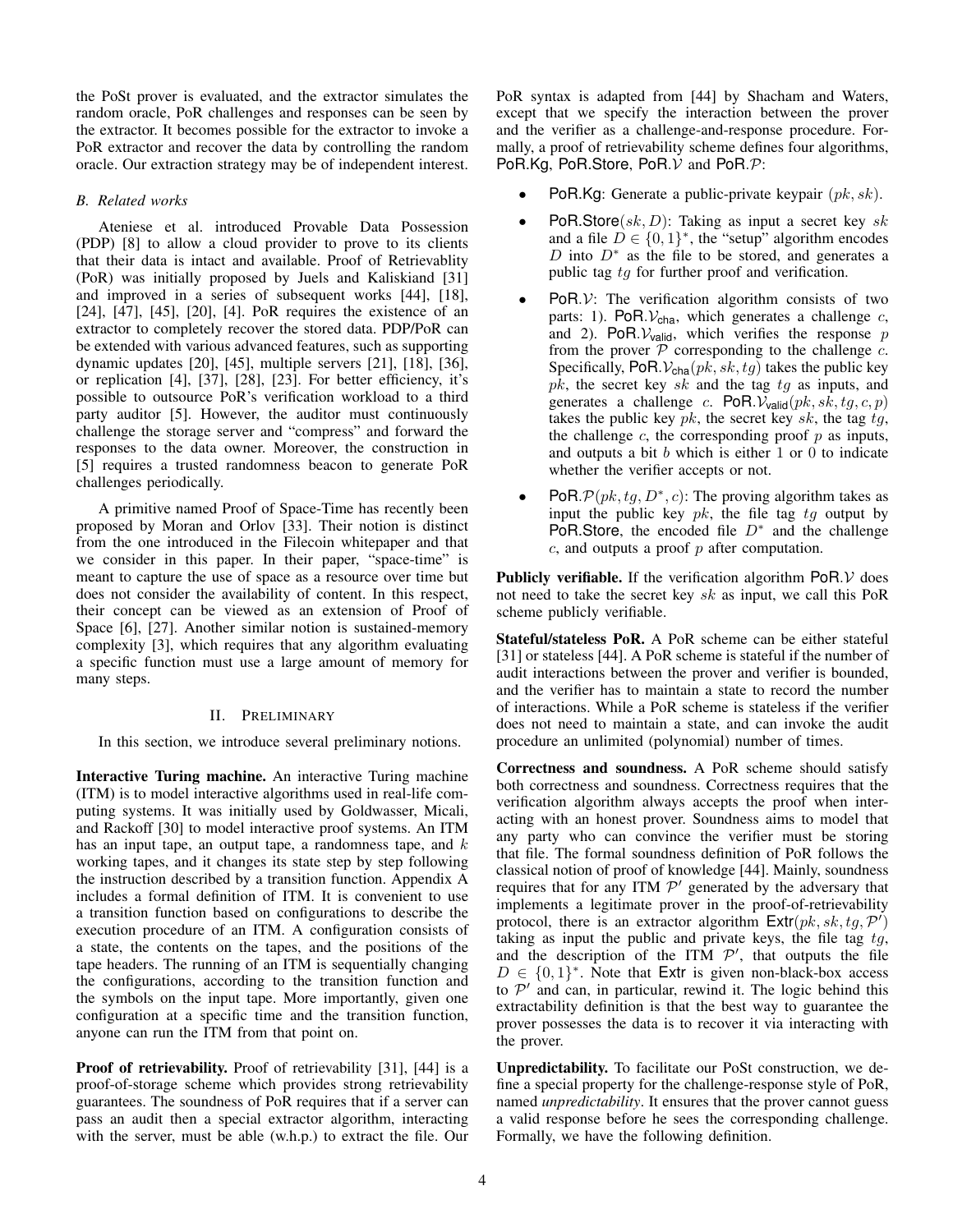*Definition 1:* A challenge-response style PoR scheme is unpredictable if for any P.P.T adversary  $A$ , the following holds,

$$
\Pr\left[\frac{p \leftarrow \mathsf{s}\mathcal{A}(pk, tg, D^*) \wedge}{1 \leftarrow \mathcal{V}_{\mathsf{valid}}(pk, sk, tg, c, p)}\middle| c \leftarrow \mathsf{s}\mathcal{V}_{\mathsf{cha}}\right] < \mathsf{negl}(\lambda).
$$

where PoR. $V := (V_{\text{cha}}, V_{\text{valid}})$ , and  $\lambda$  is the security parameter.

Note that unpredictability is not provided by default  $2$ , but it is achieved by most existing PoR schemes, e.g., compact PoR [\[44\]](#page-13-14), since the prover's response has enough high entropy.

## III. DELAY FUNCTION

A delay function is a function  $F : \mathcal{X} \to \mathcal{Y}$  that, even when using multiple processors and parallelism, cannot be evaluated in less than a prescribed time [\[14\]](#page-13-36); while, on the other hand, there exists an algorithm so that honest evaluators can terminate the computation in a similar amount of time. Here we introduce two variants of the delay function. One is the *verifiable* delay function (VDF) [\[14\]](#page-13-36), which enables the evaluator to generate a succinct proof to show the correctness of the result. The other is the *trapdoor* delay function (TDF) [\[48\]](#page-13-22), which enables the holder of the secret trapdoor to evaluate the function without delay. The formal definitions are given next.

# *A. Verifiable delay function*

A VDF is a scheme consisting of the following three algorithms [\[15\]](#page-13-37), [\[48\]](#page-13-22):

- **VDF.Setup**( $\lambda$ , s) is a randomized algorithm that given as input the security parameter  $\lambda$  and a delay parameter s (measured by Turing machine steps), generates the public parameters pp. The input and output spaces,  $X$  and  $Y$ , are determined by  $pp$ . For meaningful security, the delay parameter  $s$  is restricted to be subexponentially sized in  $\lambda$ .
- VDF.Eval( $pp, x$ ) is a randomized algorithm that given as input the public parameters pp and  $x \in \mathcal{X}$ , outputs the answer  $y \in \mathcal{Y}$  and a proof  $\pi$ .
- VDF. Verify $(pp, x, y, \pi)$  is a deterministic algorithm that given as input the public parameters  $pp, x \in \mathcal{X}$ ,  $y \in \mathcal{Y}$ , and the proof  $\pi$ , emits one bit 1 or 0 to denote an acceptance or a rejection.

A VDF must satisfy the following three properties [\[15\]](#page-13-37):

- $\delta$ -evaluation time: For all pp generated by VDF.Setup( $\lambda$ , s) and all  $x \in \mathcal{X}$ , the algorithm VDF.Eval(pp, x) must run in steps  $(1 + \delta)s$  with  $poly(log(s), \lambda)$  processors.<sup>[3](#page-4-2)</sup>
- **Sequentiality:** A parallel algorithm  $A$ , using at most  $poly(\lambda)$  processors, that runs in sequential steps less than s cannot compute the function. Specifically, for a random  $x \in \mathcal{X}$  and pp output by VDF.Setup( $\lambda$ , s),

if  $(y, \pi) \leftarrow \text{VDF.Eval}(pp, x)$  then  $\Pr[\mathcal{A}(pp, x) = y]$ is negligible.

**Uniqueness:** For an input  $x \in \mathcal{X}$ , exactly one  $y \in \mathcal{Y}$ will be accepted by VDF. Verify. Specifically, let  $A$  be an efficient algorithm that given  $pp$  as input, outputs  $(x, y, \pi)$  such that VDF.Verify $(pp, x, y, \pi) = accept.$ Then Pr[VDF.Eval $(pp, x)$ ]  $\neq$  y] is negligible.

## *B. Trapdoor delay function*

A TDF  $F: \mathcal{X} \to \mathcal{Y}$  is a scheme consisting of the following three algorithms [\[48\]](#page-13-22):

- **TDF.Setup**  $(\lambda, s)$  is a randomized algorithm that takes as input a security parameter  $\lambda$  and a delay parameter s (measured by Turing machine steps), and outputs public parameters  $pp$  and a trapdoor  $tr$ . The delay parameter s is sub-exponential in  $\lambda$ .
- TDF.Eval(pp, x) takes as input  $x \in \mathcal{X}$  and outputs a  $y \in \mathcal{Y}$ .
- **TDF.TrapEval**( $pp, tr, x$ ) takes as input x and a trapdoor tr, outputs a  $y \in \mathcal{Y}$ .

TDF must satisfy  $\delta$ -evaluation time and sequentiality as in the case of standard VDF. Similarly, we assume  $0 < \delta \ll 1$ for TDF. In fact, the gap between the honest evaluator and the malicious one that is characterized by  $\delta$  could be even smaller than that in VDF, because no proof needs to be generated. Besides, the following two unique requirements must be satisfied by TDF:

- Trapdoor efficiency: TDF.TrapEval must run in total steps polynomial in  $O(\log s)$  and  $\lambda$ . Therefore TDF.TrapEval is much faster than TDF.Eval.
- Correctness: TDF.Eval and TDF.TrapEval will produce the same result on the same input.

The TDF can be easily instantiated via the RSA trapdoor as described in [\[48\]](#page-13-22) (See Appendix C).

### IV. FORMALIZING PROOF OF STORAGE-TIME

<span id="page-4-0"></span>Now we are ready to give a formal definition of PoSt. Recall that PoSt is a protocol that enables the verifier to audit that the data is continuously available at the server for a specific range of time. The syntax of PoSt is similar to the challenge-response style of PDP/PoR in section [II,](#page-3-0) except that time parameters must now be considered. How to measure time is a tricky question, and indeed, time is hard to capture by algorithms. Instead, we consider using the number of unit steps of a Turing machine (which can be seen as a mathematical abstraction of CPU clock cycles) as a measure of time similar to the time-lock puzzles [\[42\]](#page-13-39) and the VDF [\[14\]](#page-13-36). In the following, the time parameters are all represented as the number of steps of the Turing machine.

The ideal version of continuous data availability is a continuous notion that makes it challenging to instantiate. A discretized approximation seems to be inevitable, and this can be accomplished by choosing an audit frequency parameter  $t$ . Hence, the large time range  $T$  can be arbitrarily divided into time segments of length  $t$ , and the prover must provide a valid

<span id="page-4-1"></span><sup>&</sup>lt;sup>2</sup>A counterexample is that the prover returns all the data independently of the challenge.

<span id="page-4-2"></span><sup>&</sup>lt;sup>3</sup>It has recently been shown in [\[25\]](#page-13-38), [\[48\]](#page-13-22) that one can convert a VDF into a tight one which can be evaluated in sequential steps  $s + O(1)$  with an honest prover using  $O(log(s))$  processors and space. Therefore, without loss of generality, we assume  $0 < \delta \ll 1$  in the following sections.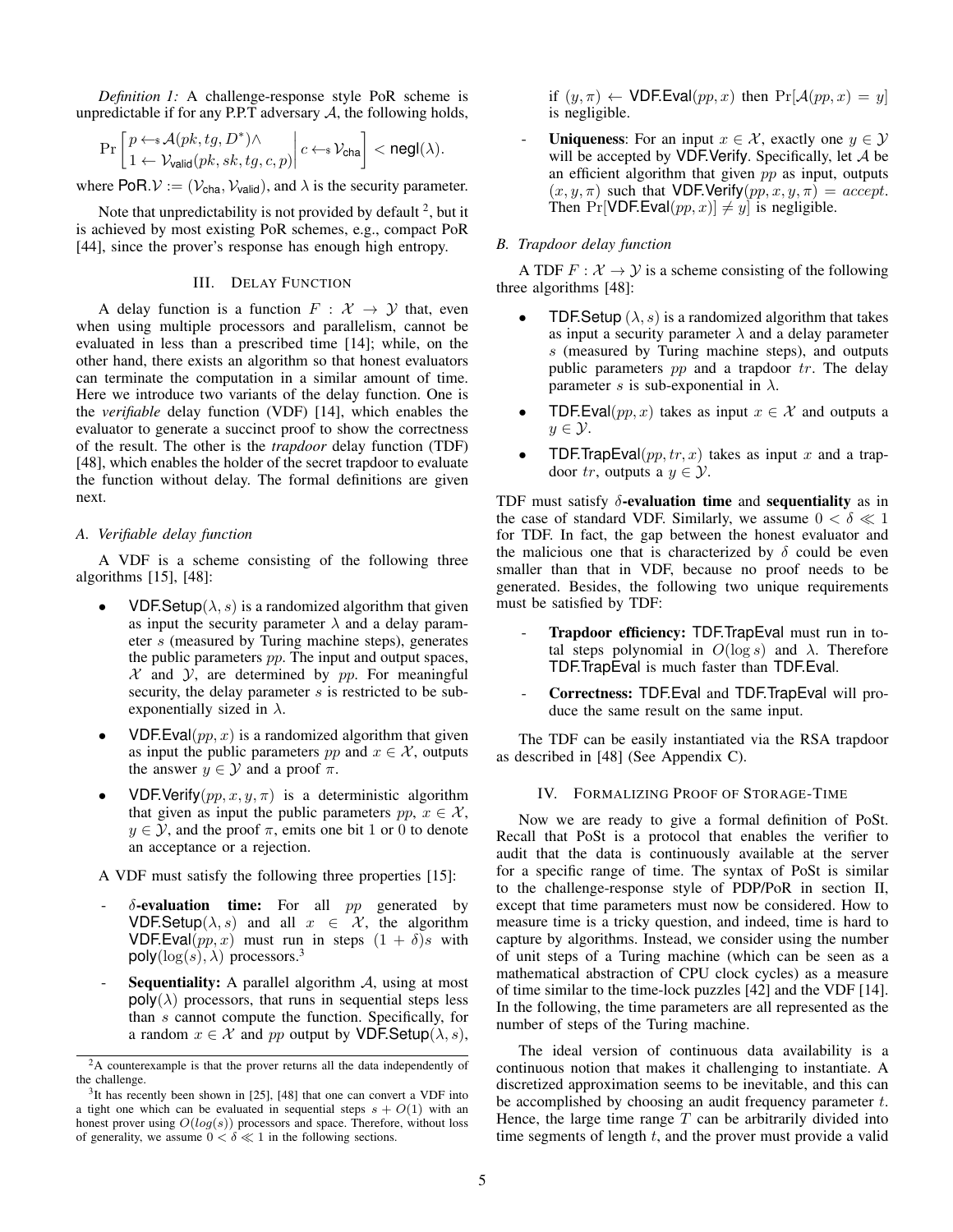proof at least once in every time slot. Obviously, a smaller  $t$ would result in a better availability guarantee.

Specifically, the key generation phase of PoSt takes as input the audit frequency parameter  $t$ , and a deposit time  $T$ which expresses the time that the data file is supposed to be stored at the server. Besides, the verifier needs to keep a timer for checking whether the final proof is received on time. For simplicity, we do not consider the communication latency. Formally, a PoSt scheme consists of the following four algorithms.

- PoSt.Kg( $\lambda$ , t, T): Given the security parameter  $\lambda$ , the audit frequency parameter  $t$  and the data storage time  $T$ , this randomized algorithm generates a publicprivate key pair  $(pk, sk)$ .
- PoSt.Store $(sk, D)$ : The file-storing algorithm takes as input a secret key sk and the content  $D \in \{0,1\}^*$ , encodes D into  $\overrightarrow{D}^*$  as the file to be stored, and computes a tag tg for further proof and verification.
- PoSt. $V$  is the verification algorithm which has two subroutines PoSt. $V_{cha}$  and PoSt. $V_{valid}$  for the challenge generation and the response validation, respectively. PoSt. $V_{cha}(pk, sk, tg)$  takes as input the public key  $pk$ , the secret key  $sk$  and the tag  $tg$ , and generates a challenge  $c$  as well as setting a public timer to be 0. PoSt.  $V_{\text{valid}}(pk, sk, tg, c, p, timer)$  takes as input the public key  $pk$ , the secret key  $sk$ , the tag  $tg$ , the challenge  $c$ , the corresponding response  $p$  and the time of the timer for receiving the response  $p$ , and outputs a bit b to indicate "reject" or "accept".
- PoSt.  $\mathcal{P}(pk, tg, D^*, c)$ : The randomized proving algorithm takes as input the public key  $pk$ , the file tag  $tg$ output by St, the decoded file  $D^*$  and the challenge, outputs a response  $p$  after a period of computation and sends it back to the verifier immediately after the computation is finished.[4](#page-5-0)
- A PoSt scheme may possess other advanced features.

Compactnesss. A PoSt scheme is compact, if the cost of the verification algorithm PoSt. $V = (Po\bar{S}t)$ . PoSt.  $V_{valid}$ ) is independent of the storage time  $T$  and the size of the file.

Public verifiability. Similar to PDP/PoR, if the subroutines PoSt. $V_{\text{cha}}$  and PoSt. $V_{\text{valid}}$  of the verify algorithm do not need the secret key sk as input, we call this scheme *publicly verifiable*. It implies that continuous data possession can be verified by any third party, not only by the data owner.

**Public validation.** Consider the case where only PoSt.  $V_{valid}$ does not require the secret key as input, while  $\text{PoSt.} \mathcal{V}_{\text{cha}}$  still needs it. In this case, the response  $p$  can be publicly validated, given the challenge c. We call these PoSt schemes *publicly validatable*. Unlike publicly verifiable schemes, PoSt. V<sub>cha</sub> may still take  $sk$  as input so that challenges cannot be generated publicly. Therefore, the timer for verification should be initiated by the data owner but can be seen by everyone. Although not as flexible as publicly verifiable schemes, validatable PoSt schemes are sufficient for many useful applications, including those related to decentralized storage markets, as advocated by Filecoin.<sup>[5](#page-5-1)</sup> In particular, data owners can outsource their data to any party in the network and publish a privately-generated challenge together with the parameters of the smart contract (the public key  $pk$ , the tag  $tg$ , and the initial time  $t_1$ ). Any party that stores the data can submit a response  $p$  in time  $t_2$ , and the contract can publicly evaluate PoSt.  $V_{valid}$  with pk, tg, p and  $t_2 - t_1$  as input. The storage provider earns his reward if the output bit  $b$  equals to 1.

Stateful/Stateless PoSt. A PoSt scheme is *stateful*, if it supports a limited number of audits after the setup procedure and a state must be maintained. The state is updated after a challenge is used, i.e.,  $\text{PoSt.}\mathcal{V}_{\text{cha}}(pk, sk, tq, state) \rightarrow (c, timer, state).$ The PoSt. Store algorithm is parameterized by an integer  $\ell$ , which indicates the maximum number of interactions. The variable state records the times that the server has been queried. In practice, a new challenge cannot be generated when the bound is reached unless the data owner retrieves all the data and relaunches the store procedure. On the contrary, the audit interaction for a *stateless* PoSt can be invoked an unbounded (polynomial) number of times.

Generally, a PoSt scheme should satisfy both properties of *Correctness* and *Soundness*.

## *A. Correctness*

Correctness requires that the verification algorithm accepts the proof when interacting with a valid prover.

*Definition 2:* A stateless PoSt scheme is correct if for all keypairs ( $pk, sk$ ) output by PoSt.Kg( $\lambda, t, T$ ), for all files  $D \in$  $\{0,1\}^*$ , and for all  $(D^*, tg)$  output by PoSt.Store $(sk, D)$ , the verification algorithm accepts the proof when interacting with a valid prover. Specifically, if  $p$  is the response generated by PoSt.  $\mathcal{P}(pk, tg, D^*, c)$  on the challenge c generated by PoSt.  $V_{\text{cha}}(pk, sk, tg)$  and sent back to the verifier immediately after the proof computation is finished, PoSt.  $V_{valid}(pk, sk, tg, c, p, timer)$  always outputs 1.

For the stateful PoSt, the correctness definition is the same, except the state is involved in  $\text{PoSt.}\mathcal{V}_{\text{cha}}$ .

#### *B. Soundness*

As illustrated in the introduction, providing a suitable and rigorous definition for soundness is a challenging task. A natural choice is to upgrade the PoR soundness, which requires an extractor algorithm to extract the data while interacting with a legitimate prover. This follows the classical definition of proof of knowledge. It is not hard to imagine, in an ideal version of PoSt, to have an extractor that extracts the data possessed by a legitimate prover at any specific point within the time range T. Our strategy is to characterize the prover algorithm as an Interactive Turing Machine (ITM), which is executed to generate a proof after receiving a challenge. We intend to mimic the situation where someone runs a computer but ends at a specific time point, "freezes" its memory, and then checks the data preserved on the machine. Intuitively,

<span id="page-5-0"></span> ${}^{4}$ In practice, PoSt. $P$  is supposed to send back the final response after the storage period ends; otherwise it is impossible to detect malicious attempts such as discarding the stored data at the last moment. Therefore, either the computation of  $\overline{PoSt}.\mathcal P$  takes longer time than  $T$ , or an intentional delay is included in the algorithm.

<span id="page-5-1"></span><sup>&</sup>lt;sup>5</sup>Ideally, they would also demand the stronger public verifiability property so that PoSt could be integrated into the mining procedure.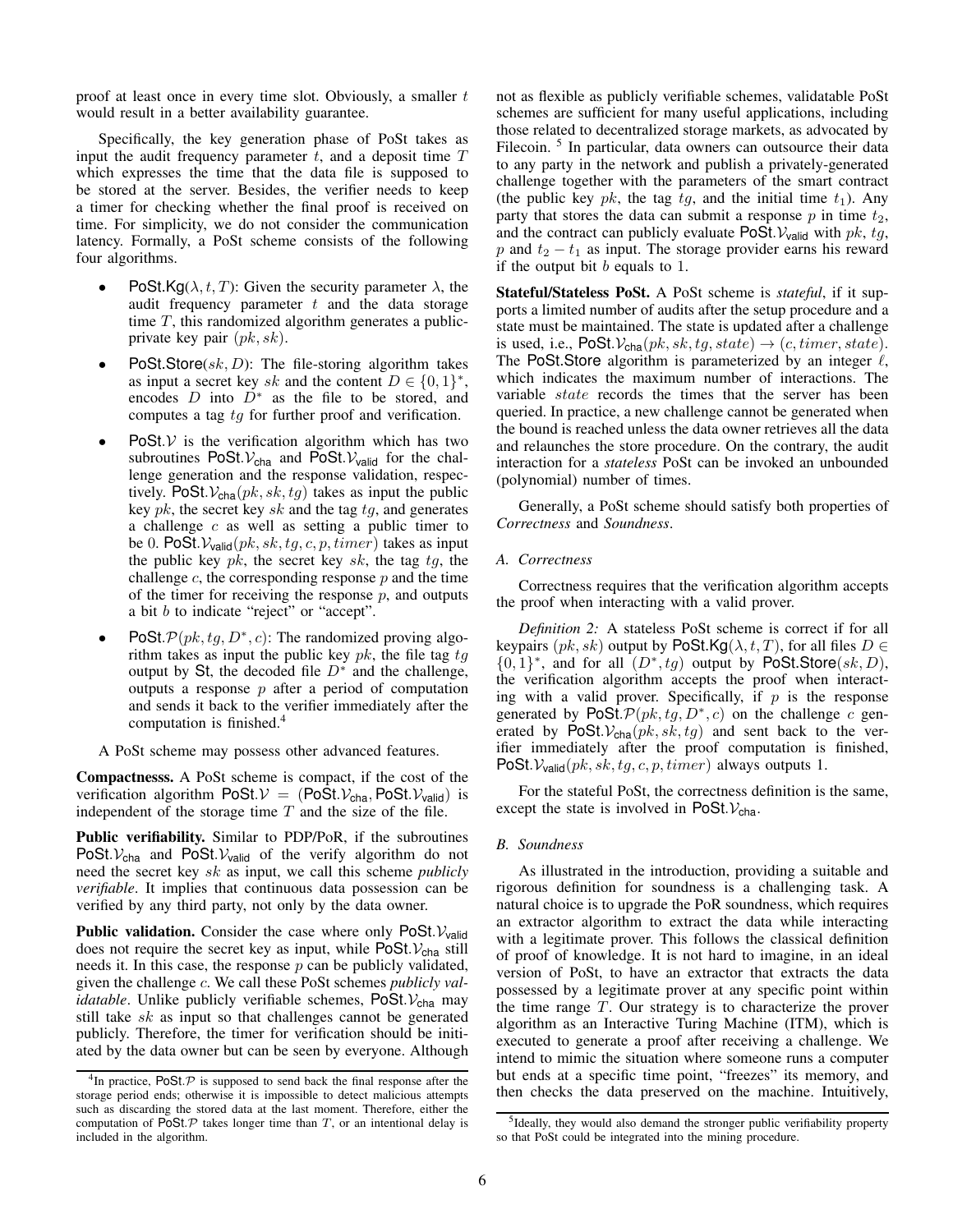the data on a computer should be either preserved in the memory (characterized as configurations) or hardcoded in the program (characterized as the transition function). Therefore, for the notion of soundness, the data should be extracted from the configuration corresponding to any specific time and the transition function. To facilitate the construction, we provide a more general definition for the above-idealized version: instead of selecting a configuration of one step, we allow the extractor to choose a bunch of configurations that correspond to a time slot with length  $t$ .

<span id="page-6-0"></span>

Fig. 2: PoSt soundness model.

In general, the soundness experiment of PoSt consists of two procedures as in PDP/PoR, i.e., the setup game and the extraction algorithm. The setup game lets the adversary generate a prover algorithm  $\mathcal{P}'$ . In the extraction algorithm, the extractor recovers the data from the generated algorithm  $P'$ . The setup game of PoSt is similar to that of PDP/PoR, while the extraction procedure needs to be defined specifically.

*1) Setup Game:* The first procedure is the following setup game between an adversary  $A$  and an environment, which simulates the procedure that the adversary generates a malicious prover  $\mathcal{P}'$  by getting arbitrary storage data from an honest data owner and then freely interacts with the verifier.

- Step 1. The environment generates a keypair  $(pk, sk)$  by running PoSt.Kg, and provides  $pk$  to  $A$
- Step 2. The adversary now interacts with the environment. It can make queries to a *store* oracle, providing, for each query, some file D. The environment computes  $(D^*, \hat{t}g)$  by invoking PoSt.Store $(sk, D)$  and gives both  $\overline{D}^*$  and tg back to A. If the PoSt is stateful, the environment initiates and maintains a verifier's state for each storage query.
- Step 3. For any D on which it previously made a *store* query, the adversary undertakes executions of the PoSt challenge-response interaction, by specifying the corresponding tag tg. In these protocol executions, the environment plays the part of the verifier, and the adversary plays the part of the prover. Specifically, the environment maintains a timer for each interaction. When a protocol execution completes, the adversary is provided with the output of  $V$ . These protocol executions can be arbitrarily interleaved with each

other and with the *store* queries described in Step 2. For the stateful PoSt, the environment also updates the state as a verifier, so the adversary can only interact with the verifier a limited number of times for a specific storage.

Step 4. Finally, the adversary outputs a challenge tag  $tg$  returned from some *store* query, and the description of a prover  $P'$ , which is an ITM defined before.

Specifically, the prover  $\mathcal{P}'$  for a file  $D$  and storage time T is  $\epsilon$ -admissible for a stateless PoSt if it convincingly answers an  $\epsilon$  fraction of challenges, i.e.,  $Pr[\langle \text{PoSt}.\mathcal{V}(\cdot), \mathcal{P}' \rangle] =$  $1] \geq \epsilon$ . Similarly, for the stateful scheme we require that  $Pr[\langle \text{PoSt.} \mathcal{V}(\cdot, state), \mathcal{P}' \rangle = 1] \geq \epsilon \text{ for any state from 1 to } l.$ The probability is over the coins of the verifier and the prover.

*2) Extraction:* The second procedure is to allow the extractor to extract the data from the prover  $\mathcal{P}'$ . As discussed above, we provide a generalized notion of "continuous extractability", which aims to capture that if one chooses any time period with length  $t$  during the storage time, the data is available for at least one time point in this period. Intuitively, if the interval between two data audits is larger than  $t$ , the data may not be available for this interval, and hence cannot be extracted from the corresponding bunch of configurations and the transition function. So  $t$  actually characterizes the largest interval between two data audits, and it represents the checking frequency parameter.

Specifically, we design an extract experiment which has two procedures. To guarantee that the extracted data is indeed "on the machine" during that chosen time slot, we run two procedures. The first procedure, named  $Extr_1$ , is to honestly run the algorithm  $\mathcal{P}'$  as an ITM, to get the sequence of the configurations, and to cut out a bundle of sequential ITM configurations which correspond to a length of time t. The second procedure, named  $Ext_2$ , can use this bundle of sequential ITM configurations, along with the transition function of  $\mathcal{P}'$ , to extract the data.

In our definition, the behavior of  $Extr_1$  is fixed, but the strategy of  $Ext_2$  is arbitrary. Moreover, the execution time of  $\mathcal{P}'$  must be longer than the deposit time T. Particularly, when given the transition function and a bunch of configurations corresponding to one time slot,  $Extr<sub>2</sub>$  may rewind a portion of the computations of  $P'$  by himself. The sketch of the experiment can be seen in Fig. [2.](#page-6-0)

*Definition 3 (Soundness):* A PoSt scheme is  $\epsilon$ -sound if for every adversary A which plays the setup game and outputs an  $\epsilon$ -admissible prover  $\mathcal{P}'$  for a file D as an ITM with  $k$  tapes, there is an extractor Extr which has two subroutine ITMs, Extr<sub>1</sub> and Extr<sub>2</sub>, that can perform the following tasks.

Extr<sub>1</sub> is an ITM with  $k + 1$  working tapes. Extr<sub>1</sub>'s input is the description of  $\mathcal{P}'$ . He devotes k of his working tapes to simulate all the tapes of  $\mathcal{P}'$ . Extr<sub>1</sub> first writes an arbitrary challenge on the simulated input tape of  $\mathcal{P}'$ , then simulates every step of  $\mathcal{P}'$ following the instructions of  $\mathcal{P}'$ 's transition function. After each step of  $\mathcal{P}'$ , Extr<sub>1</sub> records the current configurations of  $\mathcal{P}'$  on his extra tape before starting to simulate the next step of  $\mathcal{P}'$ . After finishing all of  $P'$  steps, Extr<sub>1</sub> will randomly pick t successive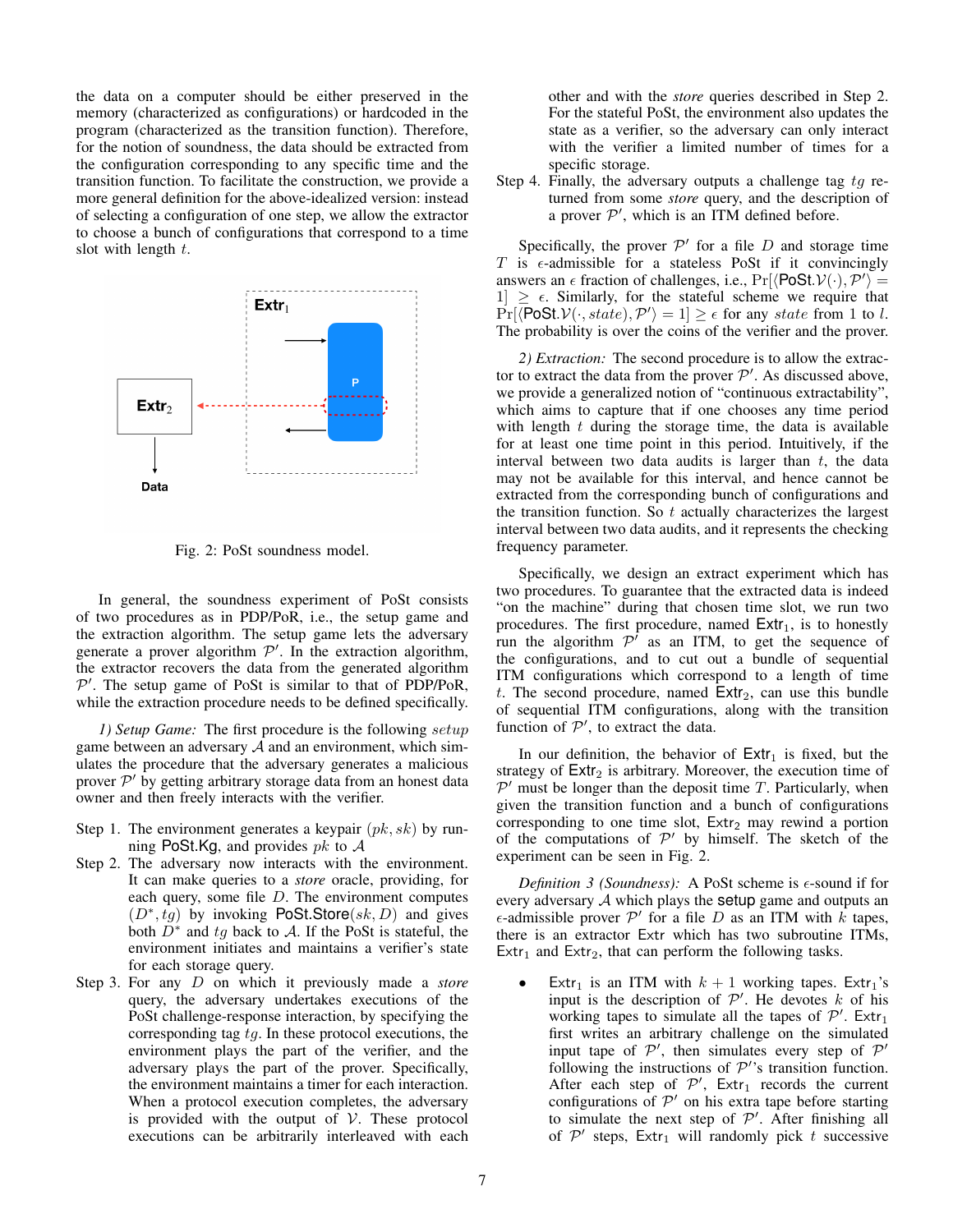configurations of  $P'$  to write on his output tape together with the description of the transition function of  $\mathcal{P}'$ .

The input of  $Extr<sub>2</sub>$  is directly obtained from the output tape of  $Ext_1$ . Extr<sub>2</sub> must recover D purely from the information  $s$  returned by  $Ext_1$  except a negligible probability, no matter which  $t$  successive configurations of  $\mathcal{P}'$  is chosen by Extr<sub>1</sub>. Hence the probability  $Pr(D \leftarrow s \textsf{Extr}_2(s) | s \leftarrow s \textsf{Extr}_1(\mathcal{P}')) > 1-\mathsf{negl}(\lambda)$  for the randomnesses of both  $Extr_1$  and  $Extr_2$ .

## V. CONSTRUCTIONS FOR POST

In this section, we provide two PoSt constructions which are proven secure in the above model. Each of them has its own advantages.

The first construction follows the structure of the ad-hoc proposal from the Filecoin white paper [\[40\]](#page-13-12) but can be proven secure. Intuitively, it uses a VDF and random oracles to force the prover to generate PoR proofs sequentially. This scheme is stateless, which means that the *prove* procedure can be launched an unlimited number of times after *storing*. Also, this scheme is publicly verifiable; hence a third party can verify the continuous availability of data by interacting with the server. The drawback of this scheme is that the size of the final proof is linear with respect to the storage time. Given that the verification time is also linear, we consider this just a warm-up construction.

The next construction is our main one which achieves compact proofs, so its communication size is independent of the default time. Particularly, its verification algorithm is extremely efficient. Nevertheless, this construction is stateful, i.e., after a limited number of PoSt interactions, no more proofs can be generated until rerunning the storing phase. Moreover, this scheme provides public validation, but it is not publicly verifiable. This means that the verifier needs a secret key for the generation of the challenge; however, the verification of the PoSt proof does not.

# *A. Basic PoSt Scheme*

Next, we describe our first construction called the *basic PoSt*. Our main building blocks are a stateless unpredictable PoR scheme (defined in Subsection [II\)](#page-3-0) and a VDF scheme. The main intuition is to force the PoSt prover to sequentially generate one PoR proof every once in a while during the entire storage period. To achieve this goal, we let the challenges of the next PoR be derived from the output of VDF, whose input is the previous PoR proof (see the right side of Fig. [1\)](#page-2-0). Therefore, a malicious prover cannot generate all the PoR proofs at once at the beginning of the storage period, because each PoR procedure is connected to the next one in series by a delay function. Also, the prover cannot discard the data first and wait until the last moment to retrieve it and generate all the PoR proofs at once, otherwise he will risk not sending the final response in time due to the delay function.

Specifically, the following primitives will be used in the construction. A stateless publicly-verifiable PoR scheme with *unpredictability* consists of a tuple of algorithms  $(PoR.Kg, PoR.Store, PoR.P, PoR.V)$  where  $PoR.V =$ 

 $(PoR.V<sub>cha</sub>, PoR.V<sub>valid</sub>)$ . PoR. $V<sub>cha</sub>$  and PoR. $V<sub>valid</sub>$  denote the verifier's algorithms for generating the challenge and verifying the proof, respectively.  $H$  and  $G$  are hash functions that can be viewed as random oracles. (VDF.Setup, VDF.Eval, VDF.Verify) are the algorithms for a verifiable delay function with  $\delta$ -evaluation time for some constant δ.  $D$  denotes the storage file. The PoSt scheme needs a global timer which is initiated by the data owner but can be seen by everyone.

The PoSt is parameterized by the storage time  $T$  and checking frequency  $t$ . Without loss of generality,  $T$  and  $t$  are measured by the number of steps of a Turing machine (to mimic the CPU clock). Note that since the adversary may evaluate the delay function slightly faster than the honest prover, we require them to check the data more frequently than the requested frequency  $t$ . Based on  $T$  and  $t$ , PoSt scheme will choose the VDF delay time  $t' \leq t - 2\delta T$ . Precisely, we set the delay parameter of VDF as  $t'$ . Hence, the sequential steps for evaluating VDF should be larger than  $t'$  for any parallel adversary with  $poly(\lambda)$  processors; on the other hand, the honest server can finish the VDF evaluation within time  $(1+\delta)t'$  (see Section [VI-B](#page-11-1) for more detailed discussions about the parameter setting). Moreover, we assume that the time cost of generating one PoR proof and evaluating one hash function is much smaller than  $t$  (thus, it can essentially be ignored), and our construction guarantees that the largest time interval between two PoRs is less than  $t' + 2\delta T \leq t$ .

The PoSt works as follows:

- PoSt.Kg( $\lambda$ , t, T): Use PoR.Kg to generate a PoR public-private key pair (PoR. $pk$ , PoR. $sk$ ).  $t'$  is the largest number of ITM steps such that  $t' \leq t - 2\delta T$ and  $k = T/t'$  is an integer. Use VDF.Setup  $(\lambda, t')$  to generate the public parameter  $VDF$ .pp for  $VDF$  where the time cost is at least  $t'$ . The public key  $pk$  of PoSt is (PoR.pk, VDF.pp,  $T, k$ ) and the secret key sk is PoR.sk.
- **PoSt.Store** $(pk, sk, D)$ : Take a secret key sk and a file  $D \in \{0,1\}^*$  as input. Use PoR.Store to process D and output  $D^*$  and a tag  $tg = PoR.tg$ .
- PoSt . $V = (PoSt.V<sub>cha</sub>, PoSt.V<sub>valid</sub>)$ :
	- $\circ$  PoSt.  $V_{\text{cha}}(pk, tg)$ : Use PoR.  $V_{\text{cha}}$  to generate a challenge  $c_0$  and set its timer to 0.
	- $\circ$  PoSt.  $V_{\text{valid}}(pk, tg, c_0, p)$ : When the PoSt proof p is received from the prover, PoSt.  $V_{\text{valid}}$  first check the current timer  $T'$ . If the timer  $T'$  is smaller than T or larger than  $(1 + \delta)T$ , output reject, otherwise run Algorithm [2](#page-8-0) with input p, tag tg and processed data  $D^*$  and release its output. Intuitively, the verifier needs to check all hash evaluations, all PoR proofs, and all VDF evaluations.
- PoSt. $\mathcal{P}(pk, tg, D^*, c_0)$ : Defined as Algorithm [1.](#page-8-1) Intuitively, the prover sequentially computes PoR instances where the next PoR challenge is generated from the previous PoR proofs via hash functions and VDF.

*1) Correctness:* Note that the final PoSt proof procedure includes k VDF evaluations where  $k = T/t'$ . Since we assume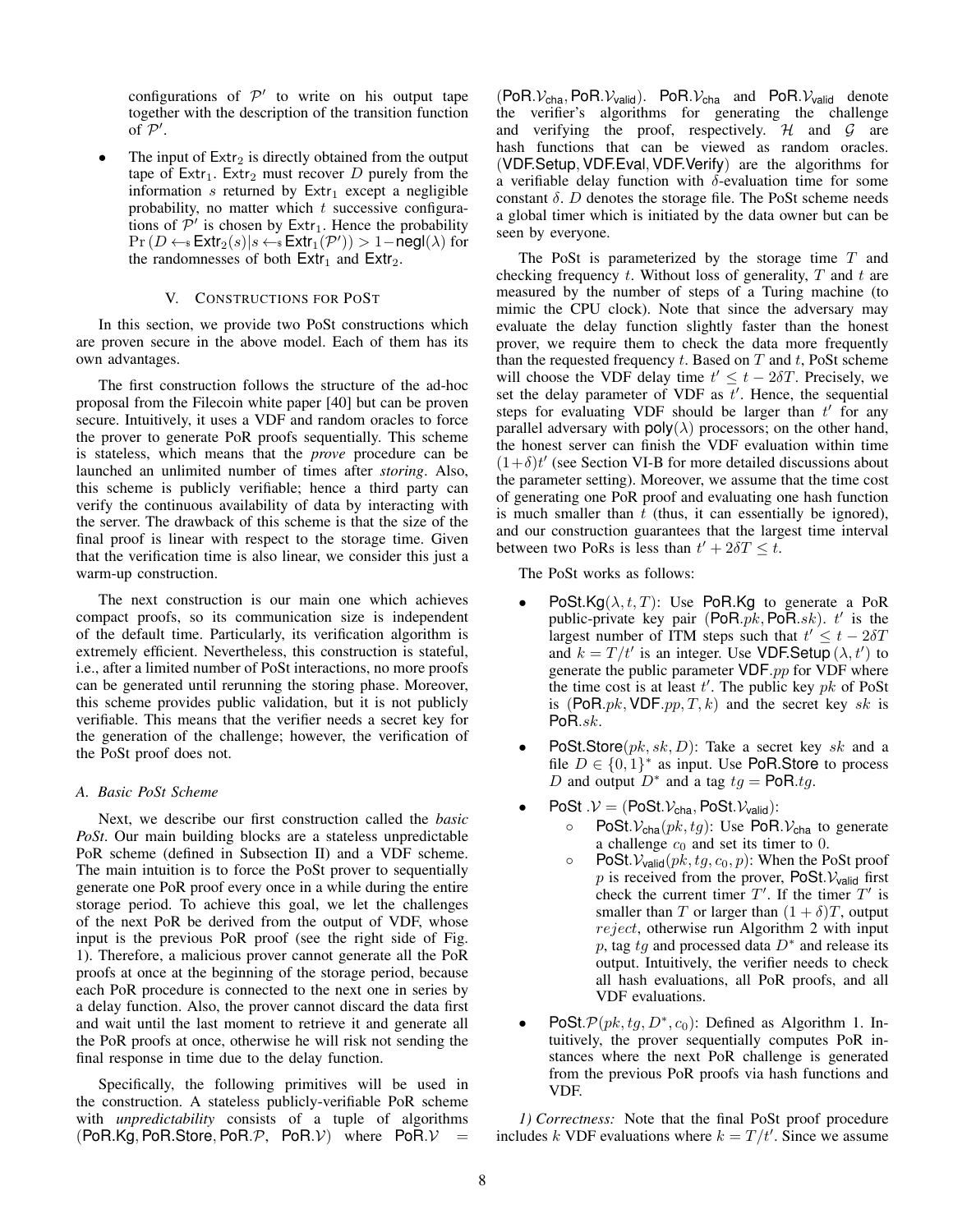## <span id="page-8-1"></span>Algorithm 1 The PoSt prove algorithm PoSt. $P$

**Require:** The initial challenge  $c_0$ , the stored data  $D^*$ , the public key  $pk = (POR.pk, VDF.pp, k, T)$  and the tag  $tg = PoR.tq$ Ensure: The PoSt proof p 1: **for**  $i = 0$  to  $k - 1$  **do** 2:  $v_i \leftarrow \text{PoR}.\mathcal{P}(c_i, D^*, \text{PoR}.pk, \text{PoR}.tg)$  // *Generate a PoR proof.* 3:  $u_i = \mathcal{G}(v_i)$ 4:  $(d_i, \pi_i) \leftarrow \text{VDF.Eval}(u_i, \text{VDF}.pp)$  *Il Compute VDF while generate its proof.* 5:  $c_{i+1} = H(d_i)$ 6:  $v_k \leftarrow \textsf{PoR}.\mathcal{P}(c_k, D^*, \textsf{PoR}.pk, \textsf{PoR}.tg)$ 7:  $p = (\{c_i, v_i\}_{i=0}^k, \{u_i, \pi_i, d_i\}_{i=0}^{k-1})$ 8: return  $p$ 

# <span id="page-8-0"></span>Algorithm 2 PoSt Verification Algorithm

**Require:** The PoSt proof p, the public key  $pk =$ (POR.*pk*, VDF.*pp*), and the tag  $tq = (PoR.tq, k, T)$ **Ensure:** The verification result b 1: parse p as  $(\{c_i, v_i\}_{i=0}^k, \{u_i, \pi_i, d_i\}_{i=0}^{k-1})$ 2: for  $i = 0$  to  $k - 1$  do 3: if  $u_i \neq \mathcal{G}(v_i)$  then return reject 4: if  $c_i \neq \mathcal{H}(d_i)$  then return reject 5: if  $0 \leftarrow \textsf{PoR}.\mathcal{V}_{\textsf{valid}}(\textsf{PoR}.pk, \textsf{PoR}.tg, c_i, v_i)$  then return reject 6: if  $0 \leftarrow \text{VDF.Verify}(\text{VDF}.pp, d_i, u_i, \pi_i)$  then return reject

- 7: if  $0 \leftarrow \text{PoR}.\mathcal{V}_{\text{valid}}(\text{PoR}.pk, \text{PoR}.tg, c_k, v_k)$  then
- 8: return reject
- 9: else
- 10: return *accept*

that the time spent evaluating one VDF (with  $\delta$ -evaluation time) is shorter than  $(1 + \delta)t'$ , and the time cost for PoRs and evaluating hash is comparatively negligible, the total time for an honest prover to generate a PoSt proof is less than  $(1+\delta)T$ . Hence the correctness of our PoSt directly follows from those of the PoR and the VDF schemes.

*2) Soundness:* Our goal is to prove that the largest time interval between two PoRs is less than  $t$ . Therefore, for an admissible prover, any successive configurations of any time epoch with length  $t$  must contain at least one PoR. Ideally, one can use the PoR extractor to recover the data from the partial configurations and the transition function. However, one problem is that since the strategy of a malicious prover cannot be predicted, it is hard to let the extractor access each PoR's challenge and response. To solve this problem, our soundness proof fully exploits the unpredictability of the random oracle. Specifically, since an admissible prover must inevitably query the random oracle, the challenge and response for each PoR can be located via querying the random oracle  $G$  and  $H$  respectively, hence we can extract the data via the PoR extractor.

<span id="page-8-2"></span>*Theorem 1:* PoR is a stateless PoR scheme with  $\epsilon$ soundness and unpredictability. VDF is a VDF scheme with δ-evaluation time. The time cost of PoR and evaluating a hash function is negligible w.r.t. t. The time cost of  $s_0$  sequential steps on the server processor is  $t'$ . If  $t' + 2\delta T < t$ , the PoSt scheme is stateless and has  $\epsilon$ -soundness.

*Proof:* Assume that an adversary A outputs a cheating prover  $\text{PoSt.} \mathcal{P}'$  in the setup game, which can return a valid proof  $p = (\{c_i, v_i\}_{i=0}^k, \{u_i, \pi_i, d_i\}_{i=0}^{k-1})$  with probability  $\epsilon$ . To show the soundness of the scheme, we need to construct the extractor PoSt.Extr<sub>2</sub> which can recover the data  $D$  from the successive configurations of a t length time epoch and transit function returned by  $PoSt.Extr_1$ , no matter which epoch is chosen by  $\text{PoSt}.\text{Extr}_1$ . Generally, our proof consists of two steps. In the first step, we prove that the prover will execute one PoR in the epoch randomly chosen by  $\text{PoSt}.\text{Extr}_1$ . In the second step, we will invoke the PoR extractor to recover the data from the configurations the epoch and the transition function.

For the first step, let  $T_0$  and  $T_k$  are the starting and ending time points for running PoSt.  $\mathcal{P}'$ . For i from 1 to  $k-1$ , we set each time point  $T_{i+1}$  to be the first time when PoSt. P' queries the random oracle  $H$  on  $d_i$ . Similarly, we set each time point  $R_i$  as the first time when PoSt.  $\mathcal{P}'$  queries the random oracle  $\mathcal G$  on  $v_i$ . Then we will prove that:

- 1)  $T_i$  must precede  $T_{i+1}$ ,
- 2) the length of each time slot  $[T_i, T_{i+1}]$  is longer than  $t'$ ,
- 3) the length of each time slot  $[T_i, T_{i+1})$  is shorter than  $t'$  +  $\delta T$ ,
- 4) each  $R_i$  belongs to the time slot  $[T_i, T_{i+1}]$  and the time slot  $[T_i, R_i)$  is shorter than  $\delta T$ .

If above claims are all proved, the random time epoch with length  $t > t' + 2\delta T$  chosen by PoSt.Extr<sub>1</sub> must contain at least one interval  $[T_i, R_i)$  for some *i*. This is because  $T_1, \ldots, T_{k-1}$ divides the whole execution time of  $PoR$ . Extr into  $k$  slots whose lengths are all shorter than  $t$ . So any epoch with length t must contain some  $T_i$ . Since  $t > t' + 2\delta T$ , the epoch must contain either  $T_{i-1}$  or  $R_i$ , otherwise the length of the interval  $[T_{i-1}, R_i)$  is longer than t. So either the interval  $[T_{i-1}, R_{i-1})$ or  $[T_i, R_i)$  is contained in this epoch.

Next we prove the above claims one by one.

*Claim 1).* We show that each  $d_{i-1}$  must be firstly queried to the random oracle  $H$  before  $d_i$ . We prove it by contradiction. If not,  $PoSt.P'$  must be able to either generate the PoR challenge  $c_i$  before  $d_{i-1}$ , which violates the unpredictability of the random oracle  $H$ ; or generate the PoR response  $v_i$  before  $c_i$ , which violates the unpredictability of PoR; or generate the VDF input  $u_i$  before  $v_i$ , which violates the unpredictability of the random oracle  $G$ ; or generate the VDF output  $d_i$  before  $u_i$ , which violates the sequentiality of VDF.

*Claim 2)*. We prove that the length of each time slot  $[T_i, T_{i+1})$ is longer than  $t'$ . By the unpredictability of the random oracle, the output of the VDF  $d_i$  must be generated before the time point  $T_{i+1}$ . On the other hand, the PoR response  $v_i$  must be generated via the PoR on the challenge  $c_i$  after the time point  $T_i$ . Therefore, a VDF function must be evaluated within the time slot  $[T_i, T_{i+1})$ . According to the sequentiality of VDF, the length of  $[T_i, T_{i+1})$  must be longer than t'.

*Claim 3*). We prove that the length of each time slot  $[T_i, T_{i+1}]$ is shorter than  $t' + \delta T$ . Let us denote the execution time of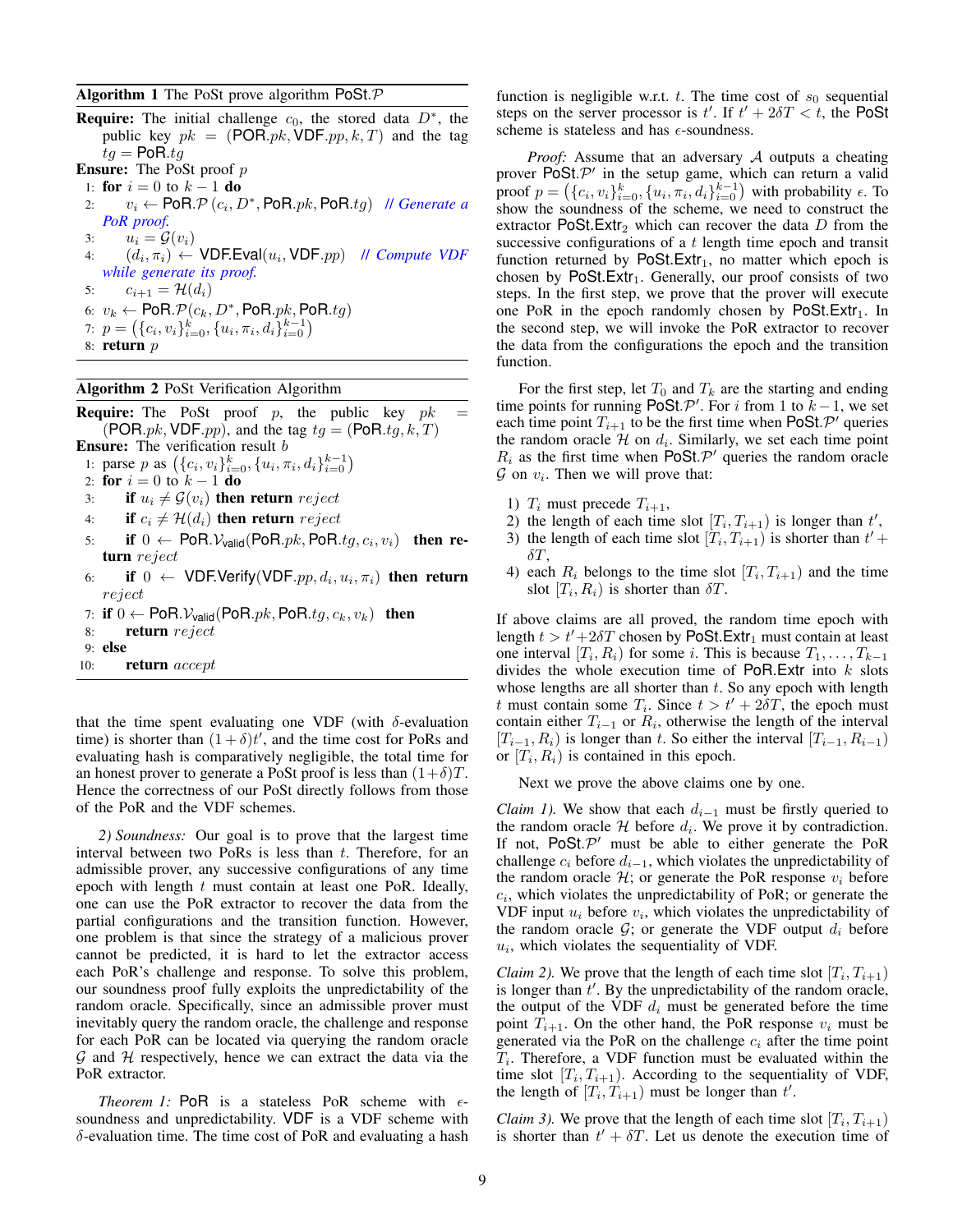PoSt. $P'$  as  $T'$ . By the correctness of the verification algorithm,  $T' < (1 + \delta)T$ . Since we have proved that the length of each time slot  $[T_i, T_{i+1})$  is longer than t', the longest slot should be shorter than  $(1 + \delta)T - (k - 1)t' = \delta T + t'$ .

*Claim 4*). The thing left is to show that the PoR response  $v_i$ must have been queried to the random oracle  $G$  in this time slot  $[T_i, T_{i+1})$  and the time slot  $[T_i, R_i)$  is shorter than  $\delta T$ . On the one hand, the output of the VDF  $d_i$  is queried at the time point  $T_{i+1}$ . So the input of the VDF  $u_i$  must be generated by PoSt.  $\mathcal{P}'$  before the time  $T_{i+1}$  according the sequentiality of VDF. By the unpredictability of the random oracle,  $G$  must be queried on input  $v_i$  before the time  $T_{i+1}$ . On the other hand, according to the unpredictability of PoR mentioned in [II,](#page-3-0) PoSt. $\mathcal{P}'$  can not figure out the PoR proof  $v_i$  before the time point  $T_i$  when the PoR challenge  $c_i$  is generated. Given all this,  $v_i$  must have been queried to the random oracle  $\mathcal G$  in time slot  $[T_i, T_{i+1})$ . Furthermore, since the maximum length of  $[T_i, T_{i+1})$  and the evaluation time of VDF is longer then  $t'$ , the time slot  $[T_i, R_i)$  is shorter than  $\delta T$ .

For the second step of the proof, we show that given the bunch of configurations for  $\overline{PoSt} \mathcal{P}'$  for time slot  $[T_i, R_i)$ (or  $[T_{i-1}, R_{i-1})$ ) and the code of the transition function,  $c_i$  and  $v_i$  can be easily accessed by the PoSt.Extr. Indeed, since both random oracles  $H$  and  $G$  are maintained by the extractor, a cheating PoR prover  $PoR.P'$  can be constructed by manipulating the output of the random oracle  $H$  as the PoR challenge, rewinding the part of the PoSt. $\mathcal{P}'$  corresponding to time segment  $[T_i, R_i)$  (or  $[T_{i-1}, R_{i-1})$ ) and collecting the queries of the random oracle  $G$  as the PoR response. Since there is a PoR extractor to recover the storage data from PoR. $P'$ , the soundness proof of PoSt completes.

## *B. Compact PoSt scheme*

Although the above basic PoSt already achieves the purpose of verifying the continuous availability of data, the large proof size makes it impractical for many applications, including the decentralized storage market advocated by Filecoin. One approach could be to let the prover compress all transcripts and prove the validity of each challenge and the final compressed proof using zk-SNARK as in [\[40\]](#page-13-12). Unfortunately, the generic method that employs zk-SNARK to prove the corresponding statement incurs a prohibitive cost (both computational and memory-wise); thus, it is practically infeasible.[6](#page-9-0)

Next, we describe our compact PoSt. The structure of our construction can be seen in Fig. [1.](#page-2-0) As in our basic construction, the prover here also executes the sequential PoR schemes where each next challenge is the output of the delay function, and the verifier gives only the first challenge. But instead of verifying each PoR instance, we let the verifier perform the same work as the prover during the storing phase, except that he can compute the delay function much faster thanks to the trapdoor. Therefore, the verifier only needs to check that all PoR challenges and responses from the prover are the same as the ones he computed. Hence, the final proof consists of the hash of all PoR challenges and responses, and the tag denotes the hash image of this value. Besides, challenges in our compact PoSt can only be generated by the data owner; therefore, it provides only public validity, but not public variability according to the formulation in Section [IV.](#page-4-0)

Comparing with the previous construction, the communication size of our scheme is constant. But the scheme is stateful. That means that the number of challenges is bounded and the verifier must record the previous challenge history. If the bound is reached, the data owner must retrieve the data and rerun the storing procedure.

Our compact PoSt construction uses a publicly verifiable stateful or stateless PoR scheme and a TDF construction. The PoR scheme consists of a tuple of algorithms  $(PoR.Kg, PoR.S$ tore,  $PoR.P, PoR.V$ , where  $PoR.V$ (PoR. $V_{\text{cha}}$ , PoR. $V_{\text{valid}}$ ). Specifically, the PoR scheme should be deterministic, which means there is only one valid response to a specific challenge, and unpredictable, which means the response can not be predicted in advance before viewing the challenge. The TDF scheme with  $\delta$ -evaluation time consists of a tuple of algorithms (TDF.Setup, TDF.Eval, TDF.TrapEval). Moreover,  $H$ ,  $H_1$ ,  $H_2$ ,  $H_3$  and  $G$  are hash functions which can be viewed as random oracles. D is the data to be stored.  $SE = (SKg, Enc, Dec)$  is a semantically secure symmetrickey encryption. Let  $l$  denote the bound of interaction times between the prover and verifier. The compact PoSt scheme needs a global timer which is initiated by the data owner but can be seen by everyone.

The compact PoSt is parameterized by the storage time  $T$  and the checking frequency  $t'$ . As before, the data is checked more frequently than the requested frequency. In the construction, the delay parameter of TDF is set as  $t'$  where  $t > t' + 2\delta T$ . Here  $\dot{T}$ ,  $\dot{t}$  and  $t'$  are all measured by the unit steps of a Turing machine, which corresponds to the CPU clock. See Section [VI-B](#page-11-1) for more detailed discussions.

The compact PoSt scheme is as follows.

- **cPoSt.Kg**( $\lambda$ , t, T): Invoke PoR.Kg( $\lambda$ ) to generate a PoR key pair PoR. $pk$  and PoR. $sk$ . Also generate a secret key  $SE$ .sk for symmetric encryption via  $SKg(\lambda)$ . Choose t' as the largest number of ITM steps such that  $t' < t - 2\delta T$  and  $k = T/t'$  is an integer. Run TDF.Setup( $\lambda$ ,  $s_0$ ) to generate the TDF's public parameter  $\textsf{TDF}$ .pp and trapdoor  $\textsf{TDF}$ .tr where the time cost on the server processor is  $t'$ . The public key  $pk = (PoR.pk, TDF.pp, T, k)$ , while the secret key  $sk = (PoR.sk, SE.sk, TDF.tr)$ .
- $\mathsf{cPos}$ t.Store $(pk, sk, l, D)$ : Take as input the public key  $pk$ , the secret key  $sk$ , the expected storage time T, the bounded number l and a file  $D \in \{0,1\}^*$ , then run Algorithm [3](#page-10-0) to generate the encoded file  $D^*$ and the tag  $tg$ . Intuitively, the data owner sequentially computes PoR instances where the next PoR challenge

<span id="page-9-0"></span><sup>6</sup>The proof time of SNARK is proportional to the circuit size, and the memory cost grows even faster. According to the latest report [\[11\]](#page-13-40) by Ben-Sassone et al., the time cost for generating the proof is roughly 0.1 ms multiplied by the number of circuit gates. If one wants to store the data for one month and check it every hour, the basic PoSt prover is required to compute 720 PoRs. Even if we adopt the simplest PoR, e.g., the HMAC based one [\[31\]](#page-13-11), the storage provider still needs to compute more than  $2^{27}$  hashes for 64MB data, and the gates for one hash function are at least  $2^{13}$  according to the estimation by Bernstein [\[13\]](#page-13-41). Therefore, the total proof generation time, if we use SNARKs, would require more than five years. If one turns the entire prove procedure into a giant circuit, the circuit size becomes larger than  $2^{37}$ , and the memory cost would be about 1TB already for all HMAC-based PoRs.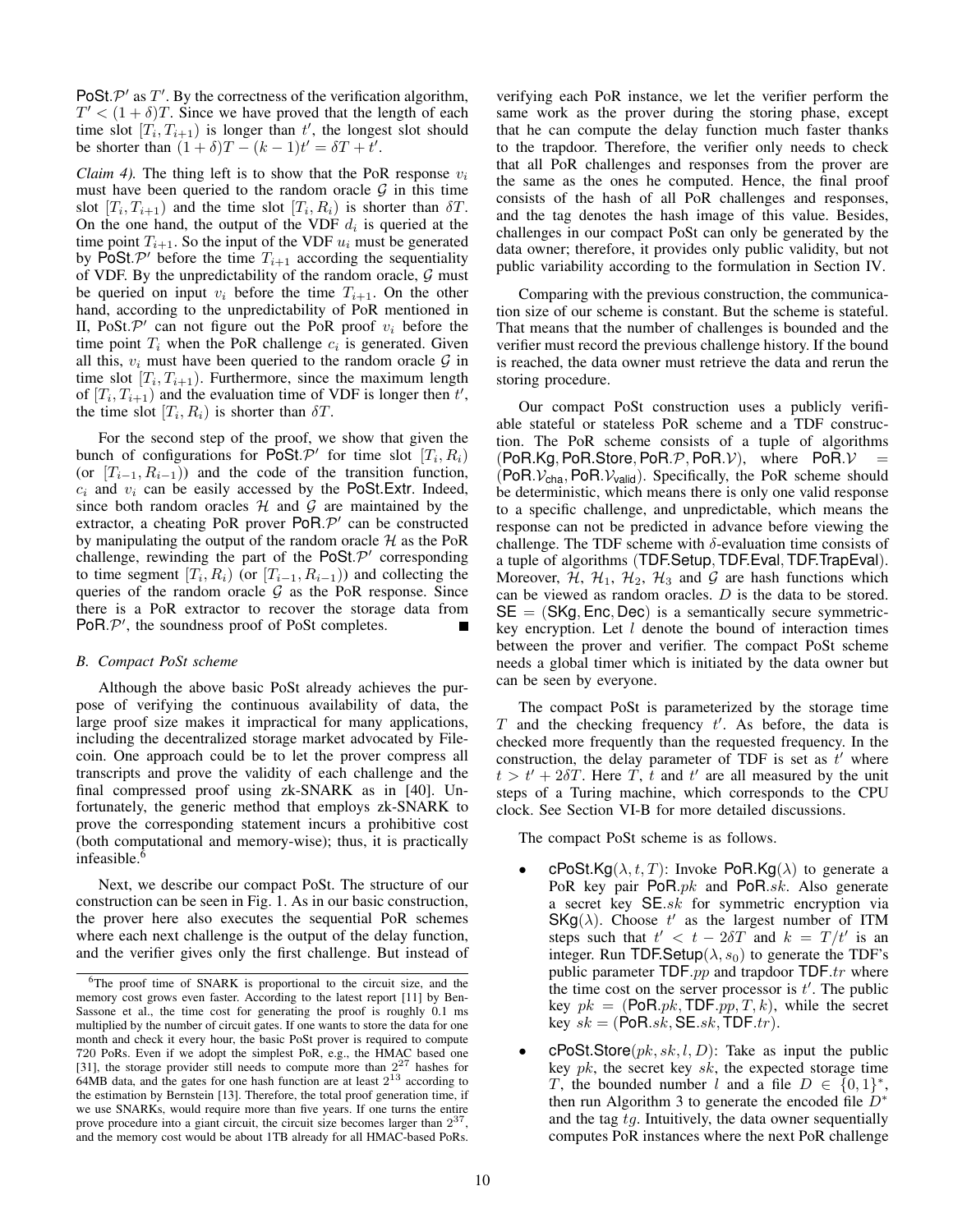is generated from the previous PoR proof via hash functions and TDF trapdoor evaluations. Then he keeps the hash values of all the PoR challenges and responses together for further verification.

- cPoSt  $\mathcal{V} = (c\text{PoSt.}\mathcal{V}_{cha}, c\text{PoSt.}\mathcal{V}_{valid})$ :
	- $c\text{PoSt.}\mathcal{V}_{\text{cha}}(pk, sk, tg, state)$ : Keep a variable state to record the number of interactions. If state =  $i \lt l$ , cPoSt.  $V_{cha}$  uses SE.sk to decrypt the ciphertext  $C$  in the tag  $tg$ , gets the corresponding challenge  $c_i$  and sends it to the prover. Meanwhile, reset the timer as 0 and increment state.
	- $\circ$  cPoSt.  $V_{\text{valid}}(pk, tg, state, p)$ : When receiving the PoSt proof p from the prover,  $c$ PoSt. $V_{\text{valid}}$ first check the current timer. If the timer is shorter than  $T$  or longer than  $(1 +$  $\delta$ )T, cPoSt.  $V_{\text{valid}}$  outputs reject, otherwise cPoSt.  $V_{valid}$  checks whether  $\mathcal{H}_3(p) = tg_i$  for state = i. If it is true, cPoSt.  $V_{valid}$  outputs accept, otherwise outputs reject.
- cPoSt.  $\mathcal{P}(c_0, pk, tg, D^*)$ : After receiving a challenge  $c_0$  from the verifier, the prover runs Algorithm [4](#page-10-1) to generate a proof  $p$ . Intuitively, the prover sequentially computes PoR instances where the next PoR challenge is generated from the previous PoR proof via hash functions and TDF evaluations without trapdoor. Then he hashes all the PoR challenges and responses to generate the final PoSt proof.

# <span id="page-10-0"></span>Algorithm 3 The compact PoSt storing algorithm cPoSt.Store

**Require:** The public key  $pk$ , the secret key  $sk$ , the number  $l$ and a file  $D \in \{0, 1\}^*$ 

**Ensure:**  $D^*$  for storage and a tag  $tg$ 

```
1: Parse pk = (PoR.pk, TDF.pp, T, k)
```

```
2: Parse sk = (PoR.\sk, SE.\sk, TDF.\tr{tr})
```
- 3:  $(D^*, tg^*)$  ← PoR.Store(PoR.pk, PoR.sk, D)// *Run the PoR storing*
- 4: for  $j = 1$  to l do

$$
\mathbf{5:} \qquad c_{0,j} \leftarrow \text{PoR}.\mathcal{V}_{\text{cha}}(\text{PoR}.pk, tg^*)
$$

- 6: **for**  $i = 0$  to  $k 1$  **do**
- 7:  $v_{i,j}$  ← PoR. $P$ (PoR. $pk$ ,  $c_{i,j}$ ,  $D^*$ ,  $tg^*$ )// *Generate a PoR proof.*
- 8:  $u_{i,j} = \mathcal{G}(v_{i,j})$
- 9:  $d_{i,j}$  ← TDF.TrapEval(TDF. $pp, \mathsf{TDF}.tr, u_{i,j}$ )// *Use the trapdoor to evaluate TDF efficiently*

10:  $c_{i+1,j} = \mathcal{H}(d_{i,j})$ 11:  $v_{k,j} \leftarrow \text{PoR}.\mathcal{P}(\text{PoR}.pk, c_{k,j}, D^*, tg^*)$ 12:  $c_j = \mathcal{H}_1(c_{0,j}, \ldots, c_{k,j})$ 13:  $v_j = \mathcal{H}_2(v_{0,j}, \ldots, v_{k,j})$ 

14:  $tg_j = H_3(c_j, v_j)$ 

15:  $C = \textsf{Enc}_{\textsf{SE}.sk}(c_1, ..., c_l)$ 16:  $tg = (C, tg^*, tg_1, \ldots, tg_l)$ 

17: **return**  $D^*$  and  $tg$ 

*1) Correctness:* Note that the final PoSt proof procedure includes k VDF evaluations where  $k = T/t'$ . Since we assume that the time of evaluating one VDF with  $\delta$ -evaluation time is shorter than  $(1 + \delta)t'$ , the total time cost for an honest prover

# <span id="page-10-1"></span>Algorithm 4 The compact PoSt prove algorithm cPoSt.P

**Require:** The initial challenge  $c_0$ , the stored data  $D^*$  and the tag tg

Ensure: The PoSt proof p

- 1: Parse  $pk = (PoR.pk, TDF.pp, k, T)$
- 2: Parse  $tg = (C, tg^*, tg_1, \ldots, tg_l)$
- 3: for  $i = 0$  to  $k 1$  do
- 4:  $v_i$  ← PoR. $P(\text{PoR}.pk, c_i, D^*, tg^*)$ // *Generate a PoR proof.*
- 5:  $u_i = \mathcal{G}(v_i)$
- 6:  $d_i \leftarrow \text{TDF.Eval}(\text{TDF}.pp, u_i)$ // *Evaluate TDF without trapdoor*
- 7:  $c_{i+1} = H(d_i)$
- 8:  $v_k \leftarrow \text{PoR}.\mathcal{P}(\text{PoR}.pk, c_k, D^*, tg)$
- 9:  $c = \mathcal{H}_1(c_0, \ldots, c_k)$
- 10:  $v = \mathcal{H}_2(v_0, \ldots, v_k)$
- 11: **return**  $p = (c, v)$

to generate a PoSt proof is less than  $(1 + \delta)T$ . Hence the correctness of our compact PoSt directly follows from that of the PoR and VDF schemes.

*2) Soundness:* The proof strategy of the Compact PoSt scheme is similar to the proof in Theorem [1.](#page-8-2) In general, the verification algorithm of the compact PoSt requires the prover to compute all PoR challenges and responses and evaluate the TDFs as in the storing phase, so we can easily conclude that all the PoR responses are valid and the TDFs are evaluated as expected. Because of the unpredictability of PoR and the sequentially of TDF, the PoR proofs must be generated sequentially. Moreover, the random time epoch with length longer than t must contain at least one PoR execution, and both the input and output of the PoR can be located via random oracles  $G$  and  $H$ , respectively. Therefore, we can invoke the PoR extractor to recover the data. We defer the proof of the following theorem to Appendix B.

*Theorem 2:* PoR is a PoR scheme with  $\epsilon$ -soundness and unpredictability. TDF is a TDF scheme with  $\delta$ -evaluation time. Assume that the time cost for TDF is at least  $t'$  and  $t >$  $t' + 2\delta T$ , then the above compact PoSt scheme is stateful with  $l$  permitted challenges and has  $\epsilon$ -soundness.

## VI. INSTANTIATIONS

Although we have provided a generic framework for PoSt with asymptotically compact proofs, we still need to discuss the practical instantiations of our two main building blocks: PoR and VDF(TDF).

# *A. An efficient PoR instantiation*

When taking into account the concrete efficiency, we note that the verification phase of our compact PoSt is extremely efficient since only one evaluation of a hash function is involved. The cost of its proof phase is inherent since the server inevitably needs to keep computing the delay function. However, the cost of the setup phase affects the overall efficiency. Based on our design, the data owner needs to compute all PoRs and TDFs sequentially. Since he holds the trapdoor of the TDF, computing PoR proofs becomes the main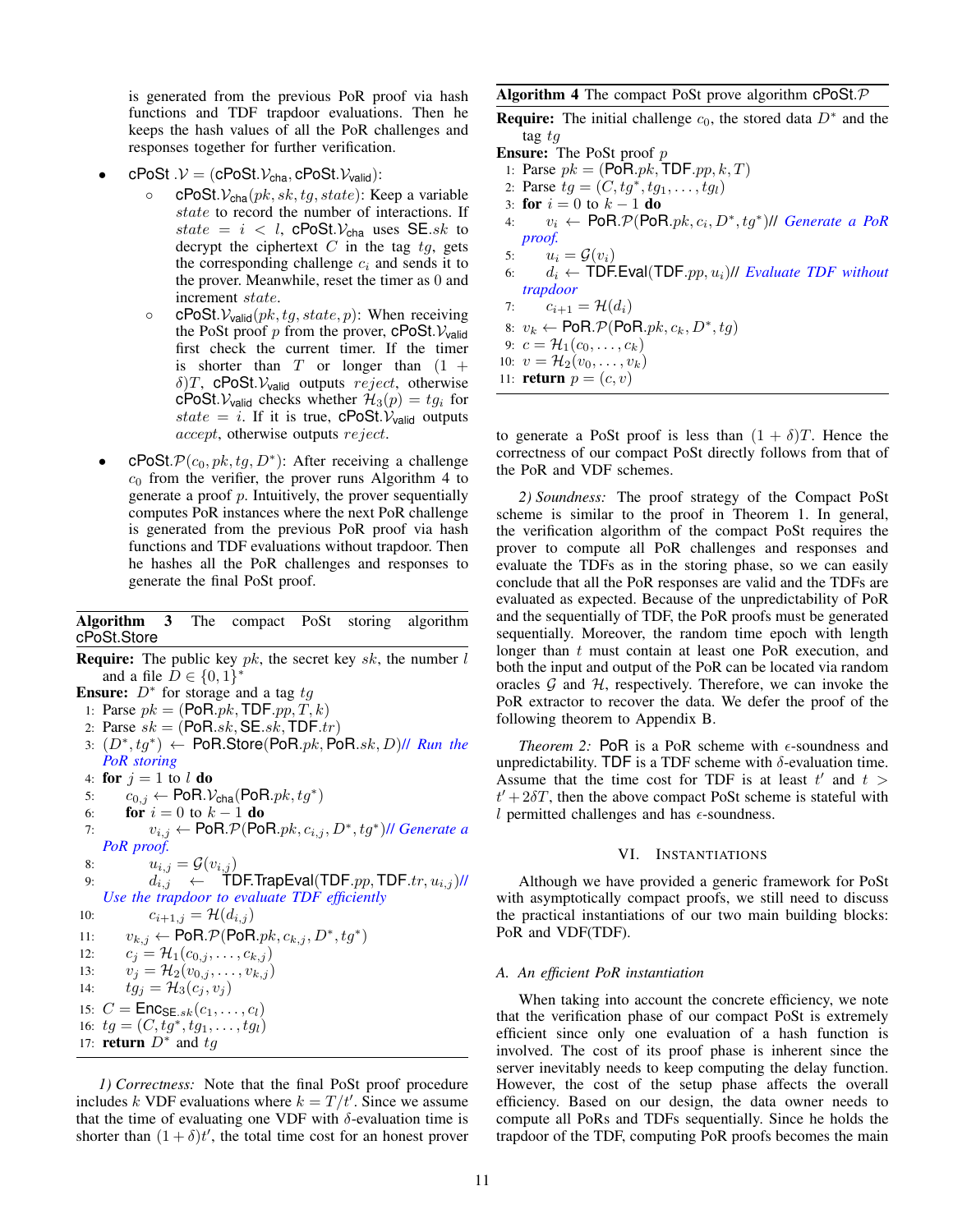burden when the data size is large. For instance, if the expected storage time is one month and the audit frequency is every hour, the setup phase consists of about 720 PoRs. In this case, the classic PoR based on bilinear pairings [\[44\]](#page-13-14) or RSA group [\[8\]](#page-13-10) are not satisfactory.

Stateful PDP/PoRs achieve higher efficiency since they can be built from symmetric-key primitives [\[31\]](#page-13-11). However, stateless PoR schemes only support a very limited (usually constant) number of challenges. At first glance, these schemes are not suitable for the compact PoSt; however, we observe that the limited number of challenges is due to the verification algorithm of PoR, which by our design, we never invoke in our compact PoSt construction. The prove algorithm of stateless PoRs does support a polynomial number of challenges. Accordingly, we can adopt a simple stateful PoR, as in [\[31\]](#page-13-11), in our PoSt construction.

Let  $H$  be a HMAC and  $G$  be a hash function. The PoR scheme is as follows:

- **PoR.Kg** $(\lambda)$ : Taking as input the security parameter  $\lambda$ , randomly choose the secret key sk as a sequence of bit strings from  $\{0,1\}^{\lambda}$ , i.e.,  $sk = (r_1, \ldots, r_n) \in$  $\{0,1\}^{\lambda \times n}$ . Note that no public key is needed in this scheme.
- **PoR.St** $(sk, D)$ : Take as input a secret key  $sk =$  $(r_1, \ldots, r_n)$  and a file  $D \in \{0, 1\}^*$ , then compute the MAC  $p_i = \mathcal{H}(r_i, D)$  w.r.t. the key  $r_i$  for  $i = 1, \dots, n$ . Let  $t_i = \mathcal{G}(p_i)$  and the PoR tag  $tg = (t_1, \ldots, t_l)$ .
- $PoR.V = (PoR.V<sub>cha</sub>, PoR.V<sub>verify</sub>)$ :
	- $\circ$  PoR.  $\mathcal{V}_{\text{cha}}(sk, state)$ : For the  $state = i \lt n$ , send the random string  $c_i = r_i$  to the verifier.
	- $\circ$  PoR.  $\mathcal{V}_{\text{verify}}(c_i, tg)$ : Given the response  $p_i$  from the prover when the state is i, if  $t_i = \mathcal{G}(p_i)$ , output accept, otherwise reject.
- PoR.  $\mathcal{P}(c_i, D)$ : Given the challenge  $c_i$ , compute the MAC value  $p_i = \mathcal{H}(c_i, D)$  w.r.t. the key  $c_i$ .

In practice,  $H$  can be instantiated via the HMAC with SHA-3 [\[26\]](#page-13-42). The above scheme is a secure PoR when we model  $H$ and  $G$  as random oracles since the extractor can easily recover data from the random oracle queries. Similarly, we achieve the unpredictability of the PoR from the properties of the random oracle.

## <span id="page-11-1"></span>*B. Instantiations of the delay function*

In the described PoSt constructions, the time is measured by the number of the ITM steps, which aims to mimic the CPU clock. But for a practical system, we must set the concrete parameters for the VDF/TDFs according to the time and verification frequency. Indeed, as in computational timestamping [\[14\]](#page-13-36) or other applications of VDFs, a reasonable estimation of the attacker's evaluation speed of the delay function is needed for PoSt. Three items should be considered: 1) choosing the proper instantiation of the delay functions, 2) setting the concrete parameters for VDF/TDF, and 3) making the estimation of the forced delay time as accurate as possible.

First of all, choosing a proper instantiation of the VDF/TDF for our PoSt needs special care. Given the time T and checking frequency t as chosen by the data owner, our PoSt constructions require the parameter  $\delta$  of the delay function to be smaller than  $\frac{t}{2T}$ ; otherwise, the key generation algorithm cannot find a suitable  $t'$ . Therefore, to achieve a small enough  $\delta$ , it is recommended to instantiate the VDF/TDF schemes as the tight ones in [\[25\]](#page-13-38), [\[48\]](#page-13-22), which can be evaluated in sequential steps  $t+O(1)$  with an honest prover using  $O(log(t))$ processors and space.

Note that in our PoSt model, the storage time  $T$ , and the frequency parameter  $t$  are measured by the number of steps of the ITM. Since existing delay functions are evaluated via specific unit operations, such as modular squaring [\[14\]](#page-13-36), [\[48\]](#page-13-22), [\[38\]](#page-13-43), a more practical method would be to choose the number of unit operations directly. Specifically, given the parameter  $\delta$ for the delay function, the client can choose the desired storage time T and checking frequency t (both measured in minutes), then choose a time t' such that  $t' < t - 2\delta T$  and  $k = T/t'$ is an integer. After that, the client estimates the time of each unit operation and find a number  $s_0$  such that the time spent to compute  $s_0$  unit operations is the closest to (but smaller than)  $(1+\delta)$ t'. Consequently, the honest prover can sequentially run  $s<sub>0</sub>$  operations for one delay function and compute a valid PoSt within time  $(1+\delta)$ **T**. On the other hand, any malicious server would spend at least t' time for one delay function, so that the largest interval between two PoRs must be less than t.

However, note that the adversary may still deploy some special hardware to speed up the computation of unit operations, which would violate the security guarantee. Indeed, such a concern was recognized by the community, and Ethereum/Filecoin invested significant resources in developing specialized hardware and in optimizing implementation runtimes [\[32\]](#page-13-44), [\[41\]](#page-13-45) to obtain the fastest implementation of the delay function. In our setting, it is more rational to focus on providing an excellent storage service than investing in an arms race with organizations that are centered on hardware manufacturing. Nevertheless, more strategies are needed when estimating concrete parameters considering this aspect.

## VII. EVALUATION

<span id="page-11-0"></span>Implementation. To evaluate the performance of our scheme, we implemented a prototype in C++, employing the Crypto++ library Version 8.2 [\[22\]](#page-13-46) for cryptographic operations. The experiments were run on a MacBook Pro with 32 GB 2400MHz DDR4 memory and a 2.9 GHz Intel Core i9 CPU. Specifically, we estimate the cost for different storage times (1 to 5 months) and various file sizes (32MB to 256MB) and require the prover to check up the file according to different frequencies. All hash functions in our algorithms are instantiated with SHA-3 [\[26\]](#page-13-42). As for the files, we use randomly generated files of different sizes. The numbers are the averages of 5 runs.

Setup cost. The main cost of our compact PoSt is the setup algorithm, which consists of two parts. The first part is to compute the PoR in Section [II.](#page-3-0) The second part is to evaluate the TDF with the trapdoor. We observe that the time cost for the trapdoor evaluation is almost the same for the RSA based TDF construction [\[48\]](#page-13-22), no matter how long the delay time is. Therefore, we estimate the cost of TDF.TrapEval by computing the modulus exponentiation in an RSA group for a random exponent. The RSA modulus used here is of size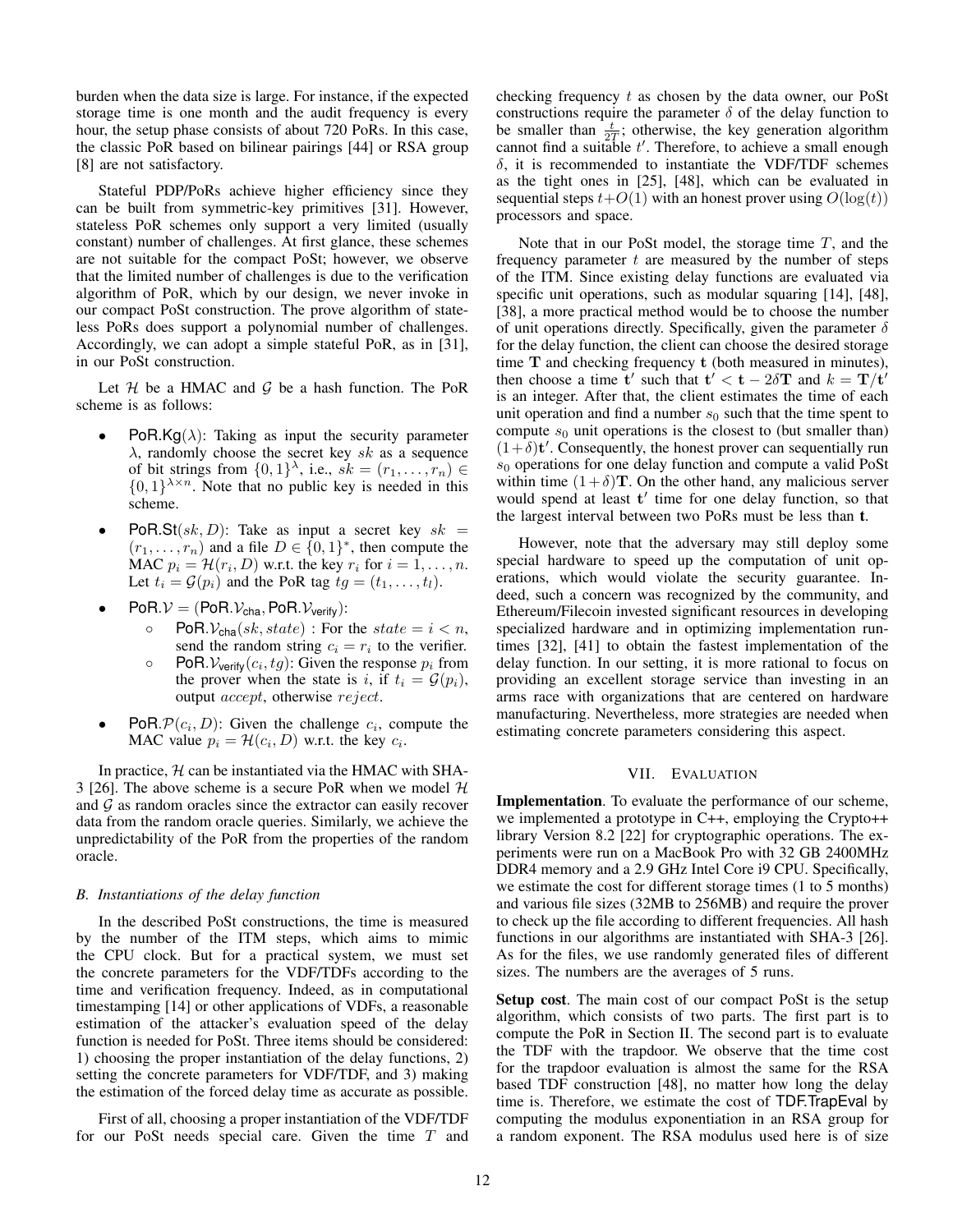1024 bits. The results of our experiments with four different data available time **T** (delay function parameter  $\delta$  and checking frequency t) and varying file sizes are depicted in Fig. [3](#page-12-0) (Fig. [4](#page-12-1) and Fig. [5](#page-12-2) respectively). According to the experimental results, the setup algorithm for a file of size 64 MB, which is supposed to be stored for 1 month, takes about 4 minutes.

One may observe that in Fig[.3,](#page-12-0) the setup time cost increases a little bit faster than linear to the storage time. This is because t' gets smaller for larger T due to  $t' < t - 2\delta T$ , so the honest prover has to check the data more frequently to guarantee the same level of proved checking frequency for the adversary even for same  $t$ . This is not hard to imagine since when the storage time is longer, it is harder to achieve the same accuracy for the delay time.

<span id="page-12-0"></span>

Fig. 3: The compact PoSt setup times for various file sizes and different data available periods, with hourly check up policy and  $\delta = 0.0001$  of the delay function.

<span id="page-12-1"></span>

Fig. 4: The compact PoSt setup times for various file sizes and different  $\delta$  of the delay function, with hourly check up policy and 30 days data available period.

Verification cost. It is easy to see that our verification only computes a hash; thus, the cost can be considered negligible. If a smart contract is instantiated by our compact PoSt, to check whether the submitted string  $p$  is the hash pre-image of the fixed value  $t g_i$  only costs 36 gas (worth less than 0.0001 USD[\[1\]](#page-13-47)) in Ethereum if the hash is instantiated via SHA-3.

Proof cost. The cost of computing delay functions is inherent for the PoSt. Besides, the prover is doing PoR proofs, whose

<span id="page-12-2"></span>

Fig. 5: The compact PoSt setup times for various file sizes and different checking frequency, with  $\delta = 0.0001$  and 30 days data available period.

cost can be ignored compared to the delay time.

Discussions. The setup time of our PoSt scheme may be noticeable, but there could be multiple ways to optimize the performance further. (1) Setup only needs to be done once for every storage period. Thus pre-computation can always be performed except for the first storage period. For example, consider the case where the user initially stores his files for half a year, and he would like to extend the contract for another half a year. The setup can be finished before the second storage phase begins. (2) One major factor affecting the setup times is hashing large files (used in the simple PoR scheme). An optimized approach, such as using parallel processors, would improve setup times considerably.

#### VIII. CONCLUSIONS

In this paper, we systematically studied the notion of *Proof of Storage-time*, which enables a client to efficiently verify that outsourced data is continuously retrievable from a storage provider. We proposed formal definitions and presented efficient constructions with rigorous security analyses. Our result is the first step towards studying advanced concepts of continuous data availability. Many open problems remain, including making PoSt stateless and without relying on any trapdoor, reducing setup cost, supporting proof of replication as the underlying component, and supporting dynamic updates.

#### ACKNOWLEDGMENT

The authors were supported in part by a grant from Protocol Labs/Filecoin. We thank Jeremiah Blocki and the anonymous reviewers for valuable comments.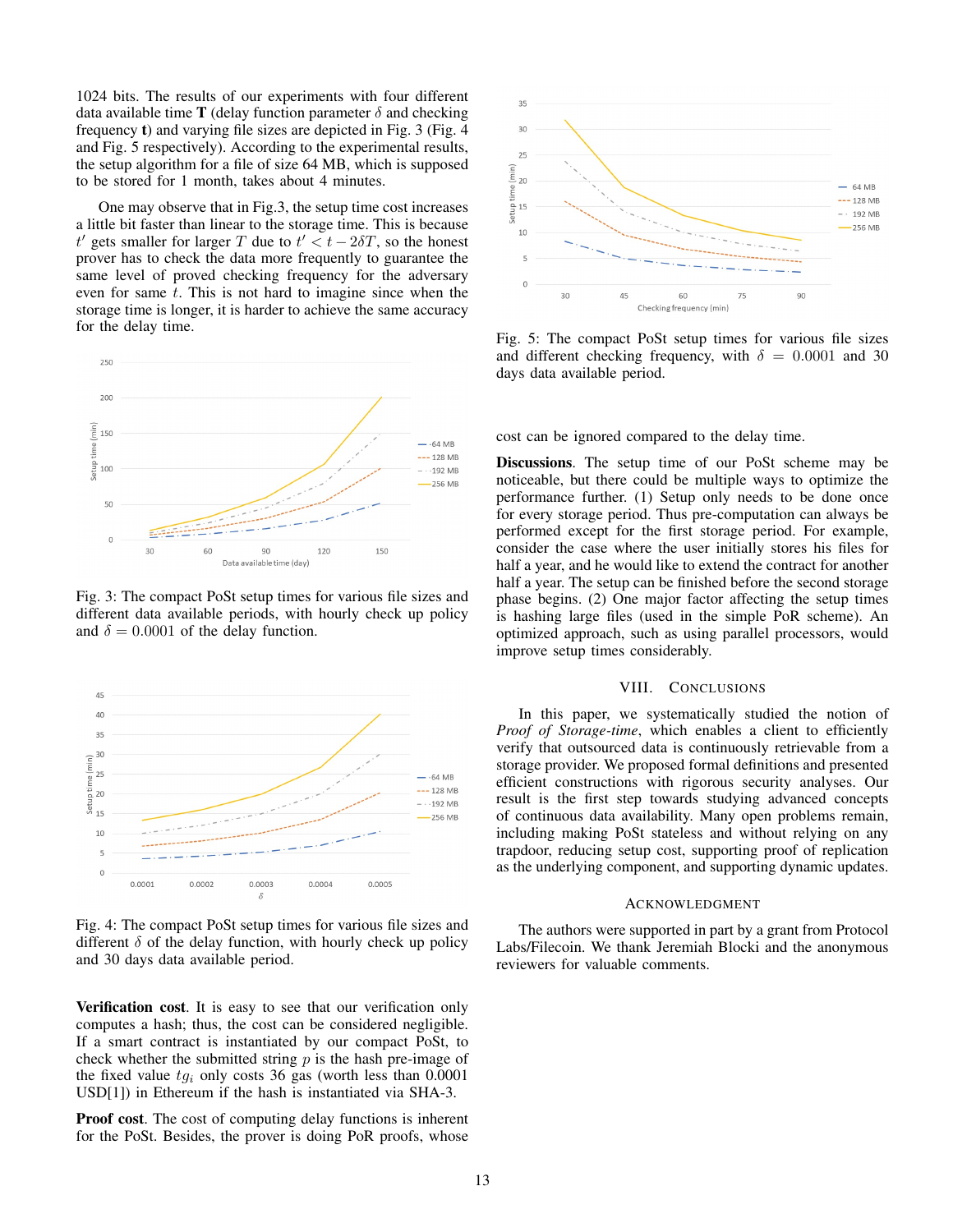#### **REFERENCES**

- <span id="page-13-47"></span>[1] "ETH Gas Station," [https://ethgasstation.info/,](https://ethgasstation.info/) accessed: January 12, 2020.
- <span id="page-13-1"></span>[2] "Tencent Cloud user claims \$1.6 million compensation for data loss," <https://technode.com/2018/08/06/tencent-cloud-user-claims> [-1-6-million-compensation-for-data-loss/,](-1-6-million-compensation-for-data-loss/ ) accessed: 2019-01-31.
- <span id="page-13-34"></span>[3] J. Alwen, J. Blocki, and K. Pietrzak, "Sustained space complexity," in *Annual International Conference on the Theory and Applications of Cryptographic Techniques*. Springer, 2018, pp. 99–130.
- <span id="page-13-26"></span>[4] F. Armknecht, L. Barman, J.-M. Bohli, and G. O. Karame, "Mirror: Enabling proofs of data replication and retrievability in the cloud," in *USENIX Security Symposium*, 2016, pp. 1051–1068.
- <span id="page-13-18"></span>[5] F. Armknecht, J.-M. Bohli, G. O. Karame, Z. Liu, and C. A. Reuter, "Outsourced proofs of retrievability," in *Proceedings of the 2014 ACM SIGSAC Conference on Computer and Communications Security*. ACM, 2014, pp. 831–843.
- <span id="page-13-32"></span>[6] G. Ateniese, I. Bonacina, A. Faonio, and N. Galesi, "Proofs of space: When space is of the essence," in *International Conference on Security and Cryptography for Networks*. Springer, 2014, pp. 538–557.
- <span id="page-13-20"></span>[7] G. Ateniese, R. Burns, R. Curtmola, J. Herring, O. Khan, L. Kissner, Z. Peterson, and D. Song, "Remote data checking using provable data possession," *ACM Trans. Inf. Syst. Secur.*, vol. 14, no. 1, Jun. 2011. [Online]. Available: <https://doi.org/10.1145/1952982.1952994>
- <span id="page-13-10"></span>[8] G. Ateniese, R. Burns, R. Curtmola, J. Herring, L. Kissner, Z. Peterson, and D. Song, "Provable data possession at untrusted stores," in *CCS'07*. ACM, 2007.
- <span id="page-13-15"></span>[9] G. Ateniese, R. Di Pietro, L. V. Mancini, and G. Tsudik, "Scalable and efficient provable data possession," in *SecureComm*. ACM, 2008, p. 9.
- <span id="page-13-2"></span>[10] T. Beaton, "Top 10 healthcare mobile apps among hospital, health systems," [https://mhealthintelligence.com/news/]( https://mhealthintelligence.com/news/top-10-healthcare-mobile-apps-among-hospital-health-systems ) [top-10-healthcare-mobile-apps-among-hospital-health-systems,]( https://mhealthintelligence.com/news/top-10-healthcare-mobile-apps-among-hospital-health-systems ) 2017.
- <span id="page-13-40"></span>[11] E. Ben-Sasson, A. Chiesa, E. Tromer, and M. Virza, "Succinct noninteractive zero knowledge for a von neumann architecture," in *23rd* {*USENIX*} *Security Symposium (*{*USENIX*} *Security 14)*, 2014, pp. 781–796.
- <span id="page-13-8"></span>[12] D. Bermingham and J. D'Antoni, "Controlling costs in the cloud for high-availability applications," http://www.dbta.com/Editorial/Trendsand-Applications/Controlling-Costs-in-the-Cloud-for-High-Availability-Applications-127914.aspx, 2019.
- <span id="page-13-41"></span>[13] D. J. Bernstein, "Sha-3 interoperability."
- <span id="page-13-36"></span>[14] D. Boneh, J. Bonneau, B. Bünz, and B. Fisch, "Verifiable delay functions," in *Annual International Cryptology Conference*. Springer, 2018, pp. 757–788.
- <span id="page-13-37"></span>[15] D. Boneh, B. Bünz, and B. Fisch, "A survey of two verifiable delay functions," 2018.
- <span id="page-13-13"></span>[16] A. Boudjemaa, "Decentralized cloud storage is changing the face of the internet," https://hackernoon.com/decentralized-cloud-storage-howit-will-change-the-face-of-the-internet-22-np1f2349h, 2019.
- <span id="page-13-16"></span>[17] K. D. Bowers, A. Juels, and A. Oprea, "Hail: A high-availability and integrity layer for cloud storage," in *Proceedings of the 16th ACM conference on Computer and communications security*. ACM, 2009, pp. 187–198.
- <span id="page-13-23"></span>[18] K. D. Bowers, A. Juels, and A. Oprea, "Proofs of retrievability: Theory and implementation," in *Proceedings of the 2009 ACM workshop on Cloud computing security*. ACM, 2009, pp. 43–54.
- <span id="page-13-5"></span>[19] R. C. Burns and I. S. Narang, "Continuous availability and efficient backup for externally referenced objects," Jul. 11 2000, uS Patent 6,088,694.
- <span id="page-13-19"></span>[20] D. Cash, A. Küpçü, and D. Wichs, "Dynamic proofs of retrievability via oblivious ram," *Journal of Cryptology*, pp. 1–26, 2015.
- <span id="page-13-27"></span>[21] R. Curtmola, O. Khan, R. Burns, and G. Ateniese, "Mr-pdp: Multiplereplica provable data possession," in *ICDCS'08*. IEEE, 2008, pp. 411– 420.
- <span id="page-13-46"></span>[22] Dai, Wei, "Crypto++ Library 8.2," [https://www.cryptopp.com,](https://www.cryptopp.com) 2019.
- <span id="page-13-31"></span>[23] I. Damgård, C. Ganesh, and C. Orlandi, "Proofs of replicated storage without timing assumptions," in *Annual International Cryptology Conference*. Springer, 2019, pp. 355–380.
- <span id="page-13-24"></span>[24] Y. Dodis, S. Vadhan, and D. Wichs, "Proofs of retrievability via hardness amplification," in *Theory of Cryptography Conference*. Springer, 2009, pp. 109–127.
- <span id="page-13-38"></span>[25] N. Döttling, S. Garg, G. Malavolta, and P. Nalini, "Tight verifiable delay functions."
- <span id="page-13-42"></span>[26] M. J. Dworkin, "Sha-3 standard: Permutation-based hash and extendable-output functions," Tech. Rep., 2015.
- <span id="page-13-33"></span>[27] S. Dziembowski, S. Faust, V. Kolmogorov, and K. Pietrzak, "Proofs of space," in *Annual Cryptology Conference*. Springer, 2015, pp. 585– 605.
- <span id="page-13-30"></span>[28] B. Fisch, "Tight proofs of space and replication," in *Annual International Conference on the Theory and Applications of Cryptographic Techniques*. Springer, 2019, pp. 324–348.
- <span id="page-13-6"></span>[29] M. Fuerderer and A. Gupta, "High availability data replication set up using external backup and restore," Mar. 31 2005, uS Patent App. 10/850,781.
- <span id="page-13-35"></span>[30] S. Goldwasser, S. Micali, and C. Rackoff, "The knowledge complexity of interactive proof systems," *SIAM Journal on computing*, vol. 18, no. 1, pp. 186–208, 1989.
- <span id="page-13-11"></span>[31] A. Juels and B. S. Kaliski Jr, "PORs: Proofs of retrievability for large files," in *Proceedings of the 14th ACM conference on Computer and communications security*. ACM, 2007, pp. 584–597.
- <span id="page-13-44"></span>[32] C. Kim, "Ethereum foundation and others weigh \$ 15 million bid to build 'randomness' tech," https://www.coindesk.com/ethereumfoundation-weighs-15-million-bid-to-build-randomness-tech, 2019.
- <span id="page-13-21"></span>[33] T. Moran and I. Orlov, "Simple proofs of space-time and rational proofs of storage," in *Annual International Cryptology Conference*. Springer, 2019, pp. 381–409.
- <span id="page-13-7"></span>[34] H. Morrill, M. Beard, and D. Clitherow, "Achieving continuous availability of ibm systems infrastructures," *IBM Systems Journal*, vol. 47, no. 4, pp. 493–503, 2008.
- <span id="page-13-9"></span>[35] NetApp, "Cloud Volumes ONTAP - enterprise data management solution," [https://cloud.netapp.com/ontap-cloud,]( https://cloud.netapp.com/ontap-cloud) accessed: 2019-09-14.
- <span id="page-13-28"></span>[36] M. B. Paterson, D. R. Stinson, and J. Upadhyay, "Multi-prover proof of retrievability," *Journal of Mathematical Cryptology*, vol. 12, no. 4, pp. 203–220, 2018.
- <span id="page-13-29"></span>[37] K. Pietrzak, "Proofs of catalytic space," in *10th Innovations in Theoretical Computer Science Conference (ITCS 2019)*. Schloss Dagstuhl-Leibniz-Zentrum fuer Informatik, 2018.
- <span id="page-13-43"></span>[38] K. Pietrzak, "Simple verifiable delay functions." *IACR Cryptology ePrint Archive*, vol. 2018, p. 627, 2018.
- <span id="page-13-4"></span>[39] B. Portier, "Always on: Business considerations for continuous availability," [http://www.redbooks.ibm.com/redpapers/pdfs/redp5090.pdf,]( http://www.redbooks.ibm.com/redpapers/pdfs/redp5090.pdf) 2014, <sup>c</sup> Copyright IBM Corp. 2014.
- <span id="page-13-12"></span>[40] Protocol Labs, "Filecoin: A decentralized storage network," [https:]( https://filecoin.io/filecoin.pdf) [//filecoin.io/filecoin.pdf,]( https://filecoin.io/filecoin.pdf) 2018, accessed: 2019-01-31.
- <span id="page-13-45"></span>[41] Protocol Labs, "Collaboration with the ethereum foundation on vdfs," https://filecoin.io/blog/collaboration-on-vdfs/, 2019.
- <span id="page-13-39"></span>[42] R. L. Rivest, A. Shamir, and D. A. Wagner, "Time-lock puzzles and timed-release crypto," 1996.
- <span id="page-13-3"></span>[43] D. Rubino, "Continuous availability," [https://www.dellemc.com/en-us/](https://www.dellemc.com/en-us/glossary/continuous-availability.htm) [glossary/continuous-availability.htm,](https://www.dellemc.com/en-us/glossary/continuous-availability.htm) accessed: 2019-08-25.
- <span id="page-13-14"></span>[44] H. Shacham and B. Waters, "Compact proofs of retrievability," in *International Conference on the Theory and Application of Cryptology and Information Security*. Springer, 2008, pp. 90–107.
- <span id="page-13-17"></span>[45] E. Shi, E. Stefanov, and C. Papamanthou, "Practical dynamic proofs of retrievability," in *Proceedings of the 2013 ACM SIGSAC conference on Computer & communications security*. ACM, 2013, pp. 325–336.
- <span id="page-13-0"></span>[46] J. Shieber, "Google cloud is down, affecting numerous applications and services," [https://techcrunch.com/2019/06/02/]( https://techcrunch.com/2019/06/02/google-cloud-is-down-affecting-numerous-applications-and-services/ ) [google-cloud-is-down-affecting-numerous-applications-and-services/,]( https://techcrunch.com/2019/06/02/google-cloud-is-down-affecting-numerous-applications-and-services/ ) 2019.
- <span id="page-13-25"></span>[47] Q. Wang, C. Wang, J. Li, K. Ren, and W. Lou, "Enabling public verifiability and data dynamics for storage security in cloud computing," in *European symposium on research in computer security*. Springer, 2009, pp. 355–370.
- <span id="page-13-22"></span>[48] B. Wesolowski, "Efficient verifiable delay functions." *IACR Cryptology ePrint Archive*, vol. 2018, p. 623, 2018.